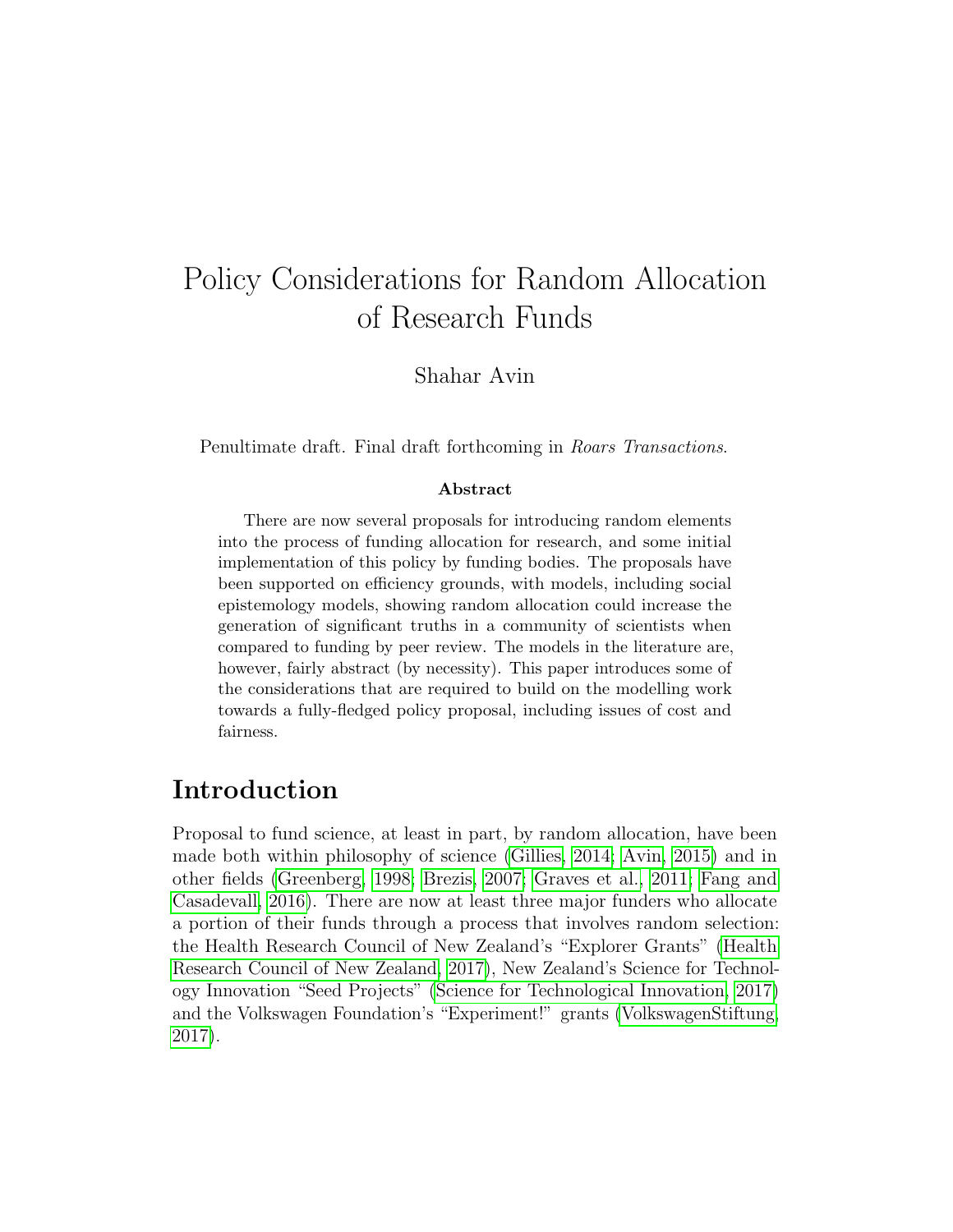These policies are supported, at least in part, by modelling work [\(Brezis,](#page-34-1) [2007;](#page-34-1) [Avin, 2017\)](#page-34-2) that shows how introducing a random element to the funding process performs better than the current best practice of grant peer review, which allocates funds by relying entirely on expert judgement based on past experience.[1](#page-1-0) These models highlight the value of random allocation in allowing greater exploration of the space of possible projects. At the same time, they portray tradeoffs between this increased exploration rate and the efficiency gains that come from relying on past experience and expert evaluation. Indeed, the main contribution of these models, it would seem, is in fixing the concepts required for evaluating these two causal processes, and the tradeoff between them. Unsurprisingly, they abstract away much of the remaining context of science funding policy. This paper, then, aims to fill in some of this missing context, so that policy makers and interested academics who are convinced by the key message of these models (or any of the other arguments supporting funding by random allocation) can start turning the proposals sketched by the models into actual policy recommendations.

In §[1](#page-1-1) I will review existing evidence for the cost and accuracy of grant peer review. In §[2](#page-10-0) I will review theoretical considerations relating to the use of lotteries in other domains (admissions and distribution of goods). §[3](#page-24-0) presents a proposal for how a science funding lottery might be run in practice, while taking into consideration desiderata and constraints raised by the previous two sections. In §[4](#page-30-0) I consider some limitations which define areas where funding by lottery is unlikely to be the best policy.

# <span id="page-1-1"></span>1 Empirical evidence for problems with allocation by peer review

The first step in bringing the random allocation proposal into the context of contemporary science policy is to ask what problems with current allocation mechanisms the policy may solve. The current dominant mechanism for allocating public funding to research projects is grant peer review, where proposals are invited from practising scientists, and these proposals are then evaluated by scientific peers for merit. Funding is allocated according to this

<span id="page-1-0"></span><sup>&</sup>lt;sup>1</sup>These modelling results overlap, to some extent, with agent based models of publication peer review [\(Zollman, 2009;](#page-38-1) [Thurner and Hanel, 2011;](#page-38-2) [Squazzoni and Gandelli, 2013;](#page-37-1) [Bianchi](#page-34-3) [and Squazzoni, 2015\)](#page-34-3), though the difference in context between grant peer review and publication peer review is significant, for example in the role played by uncertainty.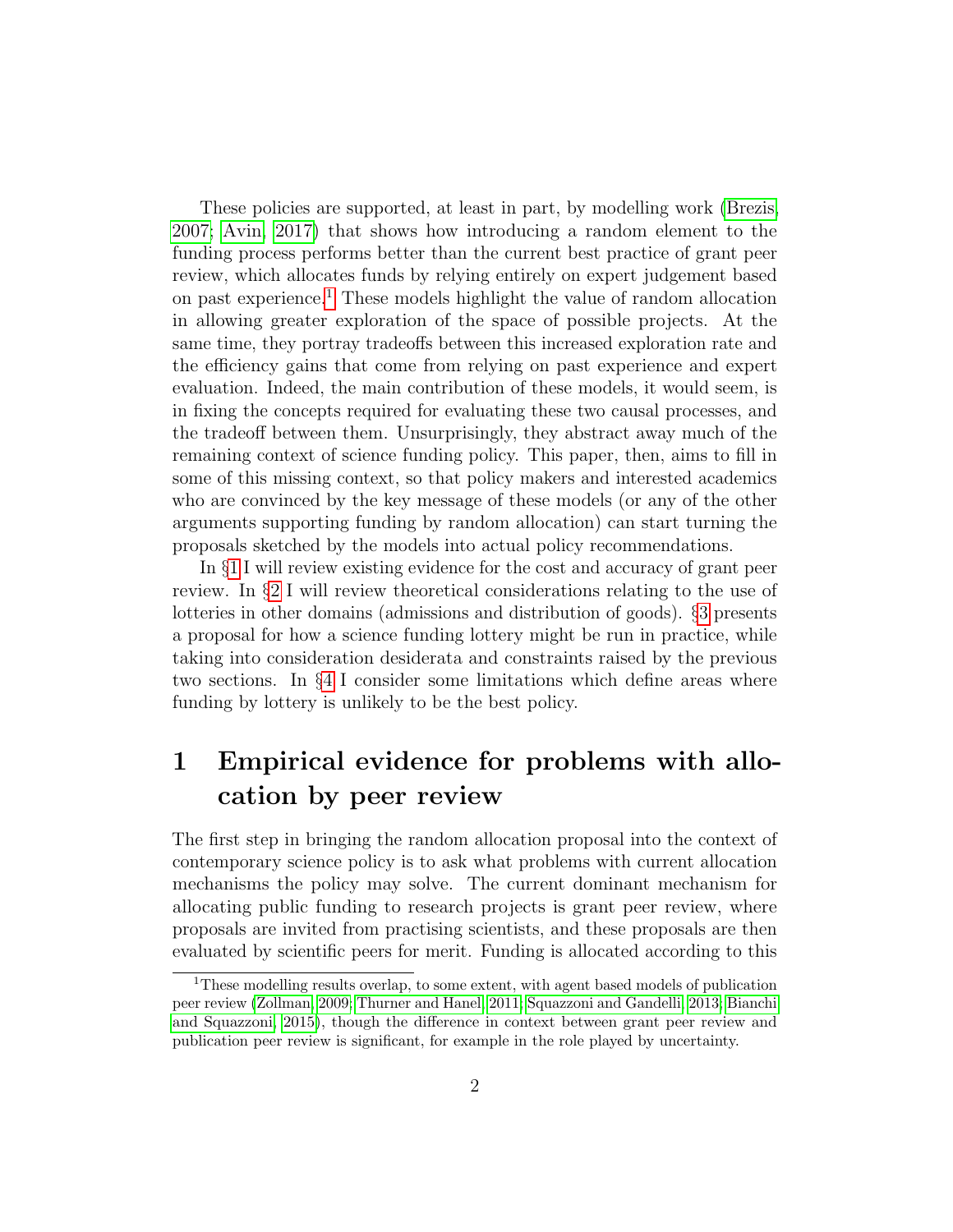peer evaluation, from the most meritorious downwards until the funds run out. Opinions about the merits of the peer review system, and its shortcomings, are numerous and varied.[2](#page-2-0) Empirical evaluations of aspects of the system are more rare [\(Demicheli and Di Pietrantonj, 2007\)](#page-35-1), but stand to provide a clearer insight into what might be deficient in the peer review system, and where introduction of random elements may improve the system by simultaneously increasing the eventual impact<sup>[3](#page-2-1)</sup> is in contrast to treating impact only within the of projects selected and by reducing the cost of operating the funding mechanism. Two such studies are presented below: the first looks at the level of randomness already present in the peer review system; the second looks at the cost of running the peer review evaluation.

### <span id="page-2-2"></span>1.1 Measuring the variability of peer review scores

How can we measure the effectiveness of peer review? One fairly good measure would be to compare the scores of reviewers to the actual impact of funded projects. Such a measurement would give us an estimate of the validity of the merit scores assigned by reviewers. However, the ability to conduct such studies is very limited. For example, [Dinges](#page-35-2) [\(2005\)](#page-35-2) conducted an evaluation study of the Austrian science fund (FWF), using data gathered by FWF regarding funded projects, including publication record, employment of researchers and staff, and an ex post evaluation of the projects by anonymous peers. Nonetheless, Dinges is very explicit about the limitations of this kind of study:

• Information is only available about funded projects. Thus, there is no way of evaluating whether the system is effective at funding the best proposals, only the extent to which funding the chosen projects produced a benefit. Thus, it cannot help chose between substantially different methods of funding; at best, it can provide justification for

<span id="page-2-0"></span><sup>2</sup>For a positive evaluation see [Polanyi](#page-37-2) [\(1962\)](#page-37-2); [Frazier](#page-35-3) [\(1987\)](#page-35-3); [Research Councils UK](#page-37-3) [\(2006\)](#page-37-3). For criticisms see [Chubin and Hackett](#page-35-4) [\(1990\)](#page-35-4); [Martino](#page-37-4) [\(1992\)](#page-37-4); [Gillies](#page-36-4) [\(2008,](#page-36-4) [2014\)](#page-36-0).

<span id="page-2-1"></span><sup>&</sup>lt;sup>3</sup>Given the context of public funding of science, I will use the term impact to mean the causal consequences of research that eventually (though possibly with much downstream effort and delay) contribute to social well-being, which I consider to be the core reason for public support of science. This is in contrast to causal effects that are entirely contained within academia, which are predominantly the ones captured by metrics such as number of citations.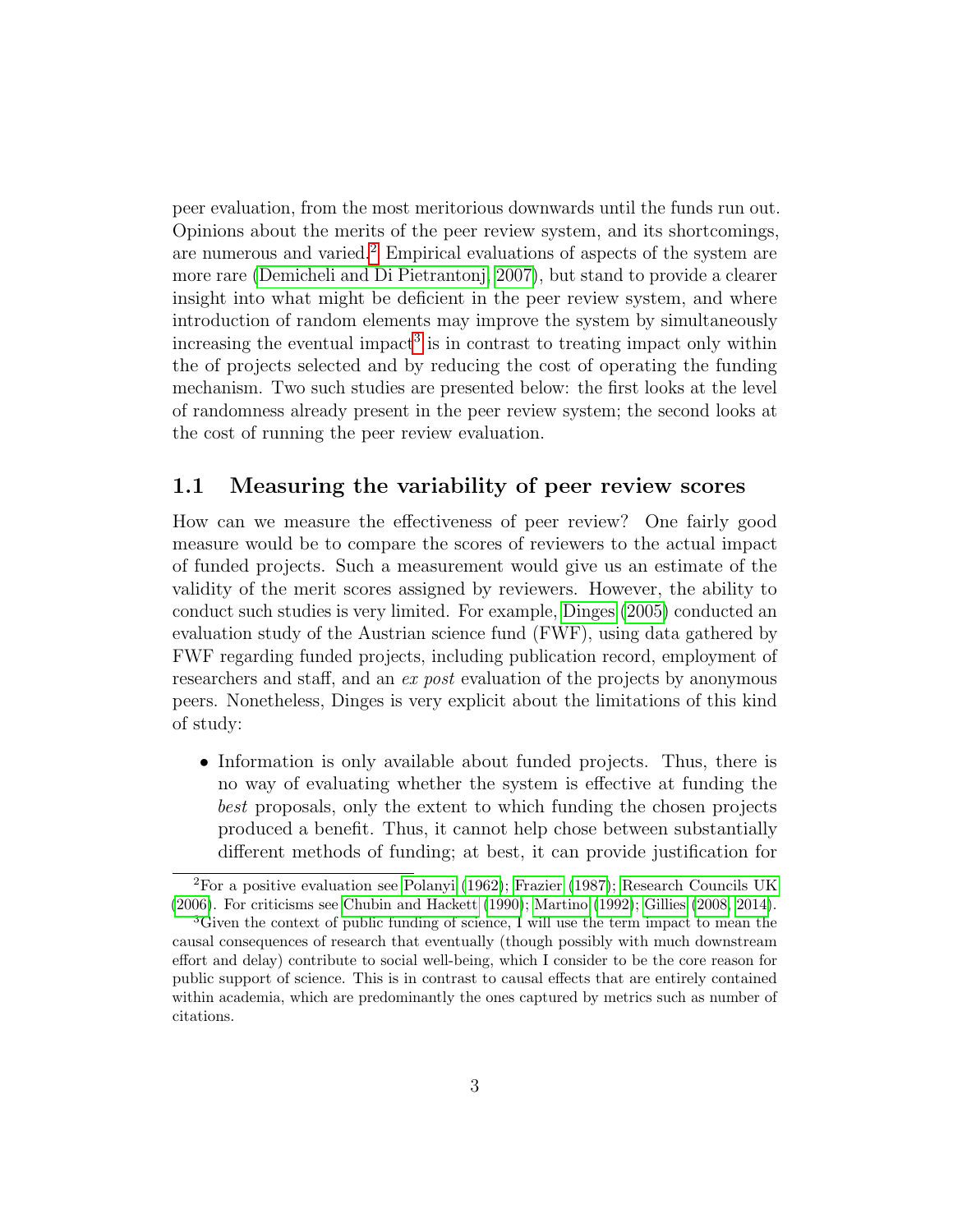having public funding of science *at all*, and perhaps propose small tweaks to the current system.

- The ex post evaluations of projects' success and impacts were carried out by the same experts who evaluated the project proposals and who contributed to the funding decisions, which is likely to lead to significant positive bias.
- Measurements of publications and citations (bibliometrics) are poor indicators when applied across multiple disciplines and fields, as publication and citation practices vary significantly. Public science funding bodies often support a range of disciplines, or large heterogeneous disciplines, and so direct use of metrics in ex post evaluation would prove tricky.<sup>[4](#page-3-0)</sup>
- There are no established indicators for measuring the impact of science. The indicators that exist in the literature are dominantly economic, and are ill-suited to measuring the impact of basic research. In a table adapted from Godin and Doré  $(2004)$ , Dinges (pp. 20-21) lists 61 different types of possible indicators for scientific impact, the majority of which are not currently measured. Furthermore, problems of operationalisation and measurement are likely to be present for many of the proposed indicators, due to their intangible or subjective nature.

The above list is not exhaustive, but it is sufficient for establishing the difficulty, at least at present, of directly measuring the effectiveness of funding methods in generating positive societal impacts, and the related difficulty of comparing alternative funding methods with regards to their primary function of choosing the best research.

A weaker evaluation of the validity of the scores of peer review is to check their consistency: to what extent different panel members agree among themselves about the merit of individual projects. Such a measurement is clearly more limited in what it tells us about the reliability of peer review. Assume (unrealistically) that there is some true measure of the merit of a

<span id="page-3-0"></span><sup>4</sup>Eugenio Petrovich has kindly pointed out to me that in response to this challenge, the field of bibliometrics has been developing normalised citation scores, for example the Mean Normalised Citation Score (MNCS) used by the CWTS Leiden Ranking [\(CWTS,](#page-35-5) [2017\)](#page-35-5). However, such normalised indicators have also been criticised, e.g. by [Leydesdorff](#page-37-5) [and Opthof](#page-37-5) [\(2010\)](#page-37-5). More generally, the need for dynamic indicators, and for caution in application across fields and for evaluation, are key tenants of the Leiden manifesto [\(Hicks](#page-36-6) [et al., 2015\)](#page-36-6).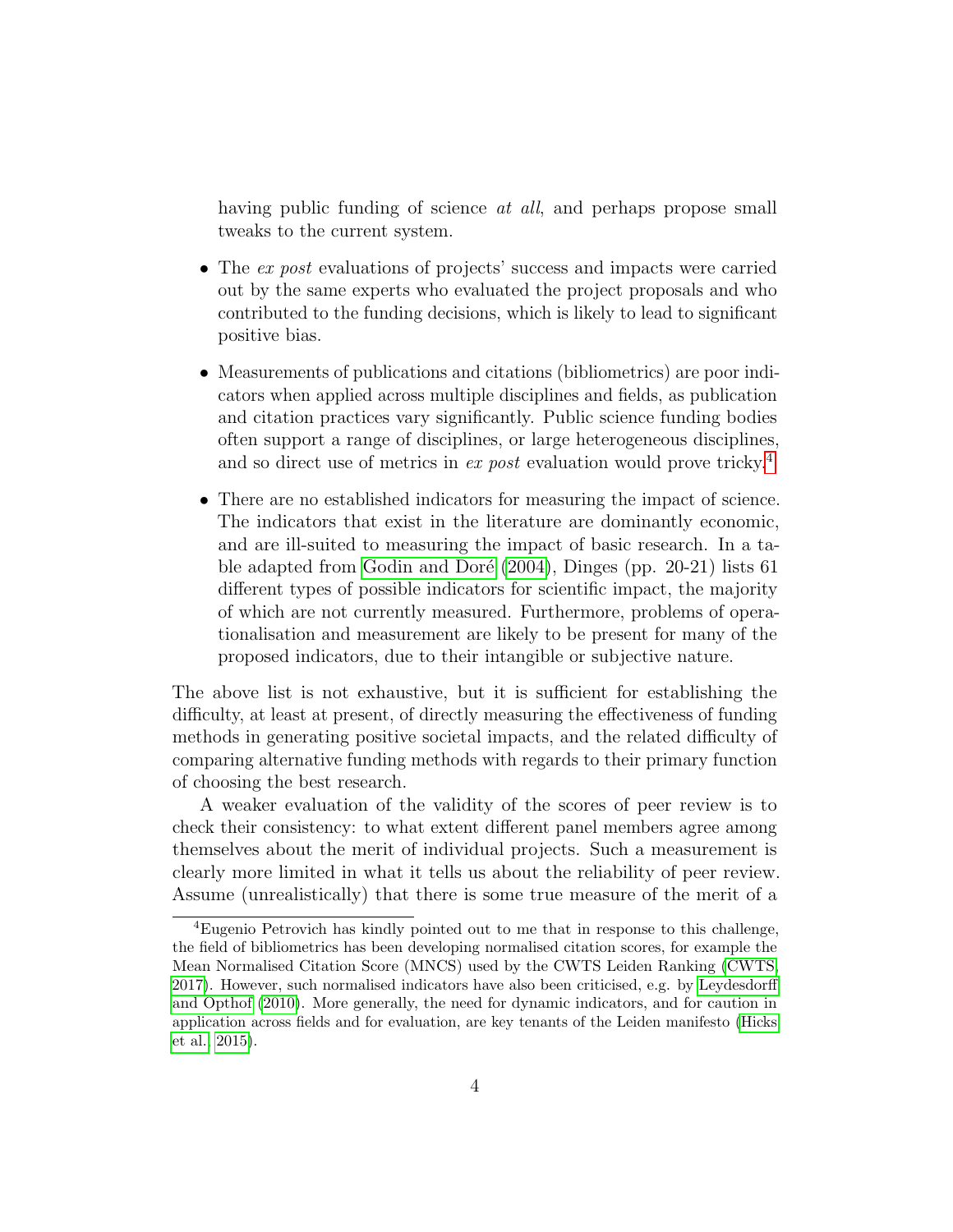proposed project in the same way there is a true measure of the length of a stick, neglecting for now the inherent value-laden and dynamic aspects of scientific merit. We can then treat each reviewer's evaluation as an estimate of that measure, with some possible random error and some possible bias, as if each reviewer's assessment is analogous to an independent measurement with a different ruler. Since there is no external measure of project merit, as discussed above, we can never rule out the possibility that a systematic bias is operating on all reviewers, such that close agreement between reviewers is no guarantee of a reliable measure (all our rulers might be wrongly marked in the same way). A wide spread of scores, while telling us nothing about bias, will give us an indication that each individual estimate is subject to large variability (we will know that something is amiss with our rulers if consecutive measurements yield very different results). In the case of peer assessment, we can hypothesise that the source of any observed variability is due either to objective uncertainty, objective differences between reviewers' experience, or subjective differences between reviewers' interests and values. In this scenario of a simple measurement, increasing the number of estimates will increase the reliability of the mean. Therefore, an estimate of variability will indicate the number of reviewers required to make a reliable estimate of the merit of each project. Alternatively, the variability can indicate the level of (un)reliability (only due to error, not bias) of mean scores given a certain number of reviewers.

The most thorough measurement published to date of the variability of grant peer review scores was conducted by [Graves et al.](#page-36-2)  $(2011).<sup>5</sup>$  $(2011).<sup>5</sup>$  $(2011).<sup>5</sup>$  $(2011).<sup>5</sup>$  The authors used the raw peer review scores assigned by individual panel members to 2705 grant proposals. All proposals were submitted to the National Health and Medical Research Council of Australia (NHMRC) in 2009. The scores were given by reviewers sitting on panels of seven, nine, or eleven members, and the average score of the panel was used to decide whether a project was funded or not, based on its rank relative to other proposals.

The authors used a bootstrap method to obtain an estimate of variability of the mean of peer review scores from the available raw scores.[6](#page-4-1) In this method, a set of bootstrap samples, often 1,000-10,000, are obtained from

<span id="page-4-0"></span><sup>&</sup>lt;sup>5</sup>An earlier review paper by [Cicchetti](#page-35-6) [\(1991\)](#page-35-6) covers various measurements with smaller sample sizes. The paper, published alongside insightful reviewers' comments, is rich in discussion of the evidence available at the time, and the statistical tools suitable for this kind of measurement.

<span id="page-4-1"></span> ${}^{6}$ For an introduction to bootstrap methods see [Davison and Hinkley](#page-35-7) [\(1997\)](#page-35-7).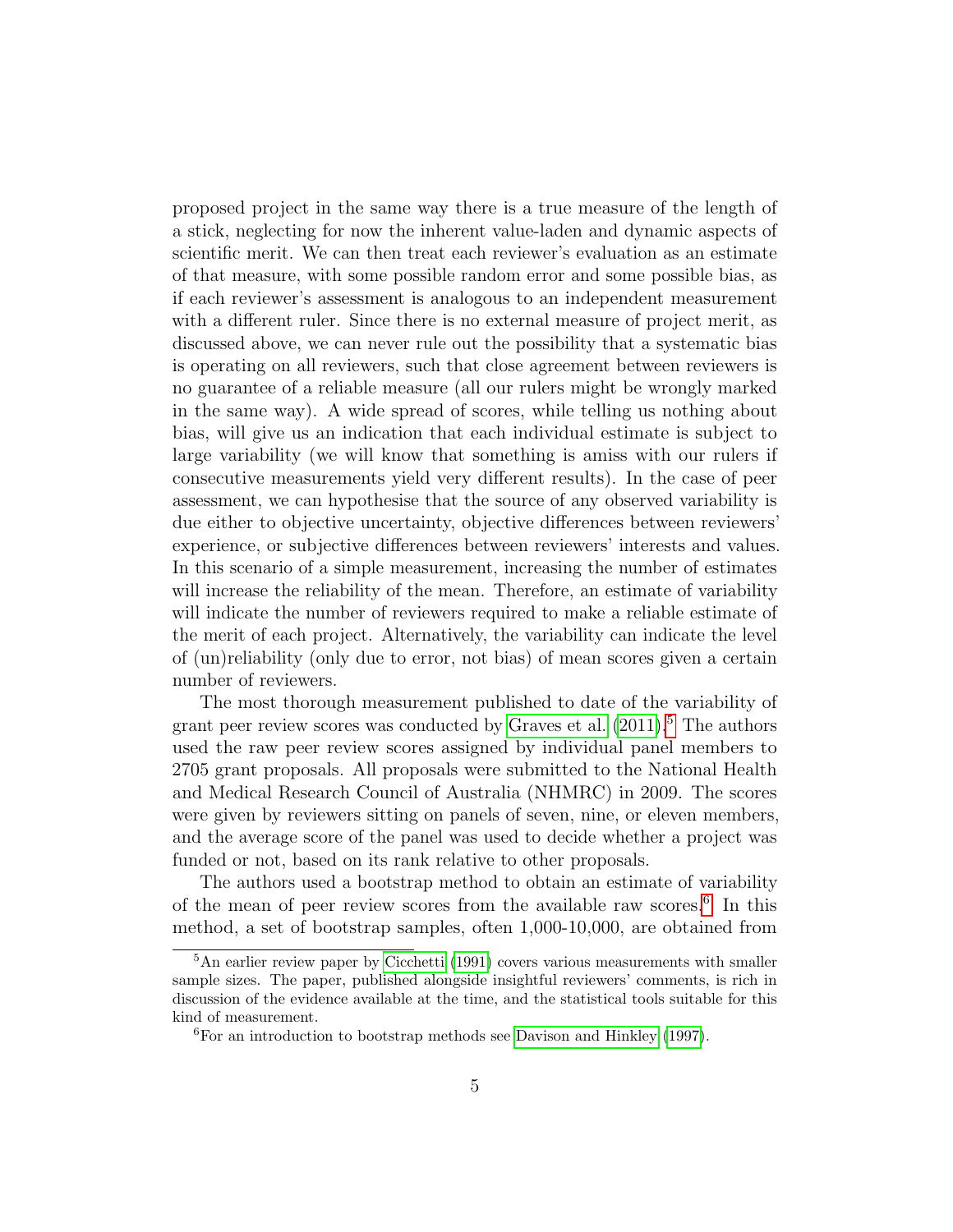the original sample (in this case, the raw scores of a single proposal), by randomly selecting scores from the original raw scores *with repetition*, until a set of the same size is obtained. For example, if an original set of raw scores was  $\{3, 3, 4, 4, 6, 7, 9\}$ , giving an average of 5.14, one of the bootstrap samples might be  $\{3, 4, 4, 4, 6, 9, 9\}$ , giving an average of 5.57, but not  $\{3, 4, 5, 6, 7, 8, 9\}$ , as 5 and 8 did not appear in the original panel scores. Due to the random sampling, the likelihood of any score appearing in a bootstrap sample is related to the number of appearances it had in the original panel, so in the example above any individual score in any bootstrap sample is twice as likely to be 3 or 4 than 6, 7 or 9. The set of bootstrap samples is then used as a proxy for the population of possible samples, yielding a mean and a variance in that mean, and a confidence interval around the mean. This confidence interval, labeled by the authors the "score interval", was then compared to the funding cutoff line: proposals whose score interval was consistently above or consistently below the funding line were considered "efficiently classified" by the review system, whereas proposals whose score interval straddled the funding line were considered as problematic, or "variably/randomly classified". A bootstrap method was chosen because the sample sizes are small, prohibiting the use of more direct estimations of variability, and because the underlying distribution of potential review scores is unknown, and cannot be assumed to be Gaussian.

The results of this bootstrap method showed that overall, 61% of proposals were never funded (score interval was consistently below the funding line), 9% were always funded (score interval consistently above the funding line), and 29% were sometimes funded (score interval straddling the funding line).

In the authors' opinion, the discrepancy between the observed levels of variability, and the importance of funding decisions to individuals' careers, is cause for concern. The authors claim the results show "a high degree of randomness", with "relatively poor reliability in scoring" (p. 3). The authors follow with a list of possible improvements to the peer review system. One of their suggestions is to investigate the use of a (limited) lottery:

Another avenue for investigation would be to assess the formal inclusion of randomness. There may be merit in allowing panels to classify grants into three categories: certain funding, certain rejection, or funding based on a random draw for proposals that are difficult to discriminate. [\(Graves et al., 2011,](#page-36-2) p. 4)

Despite their concern, the authors do not offer a hypothesis for the origin of high variability (though a later paper, discussed below, does offer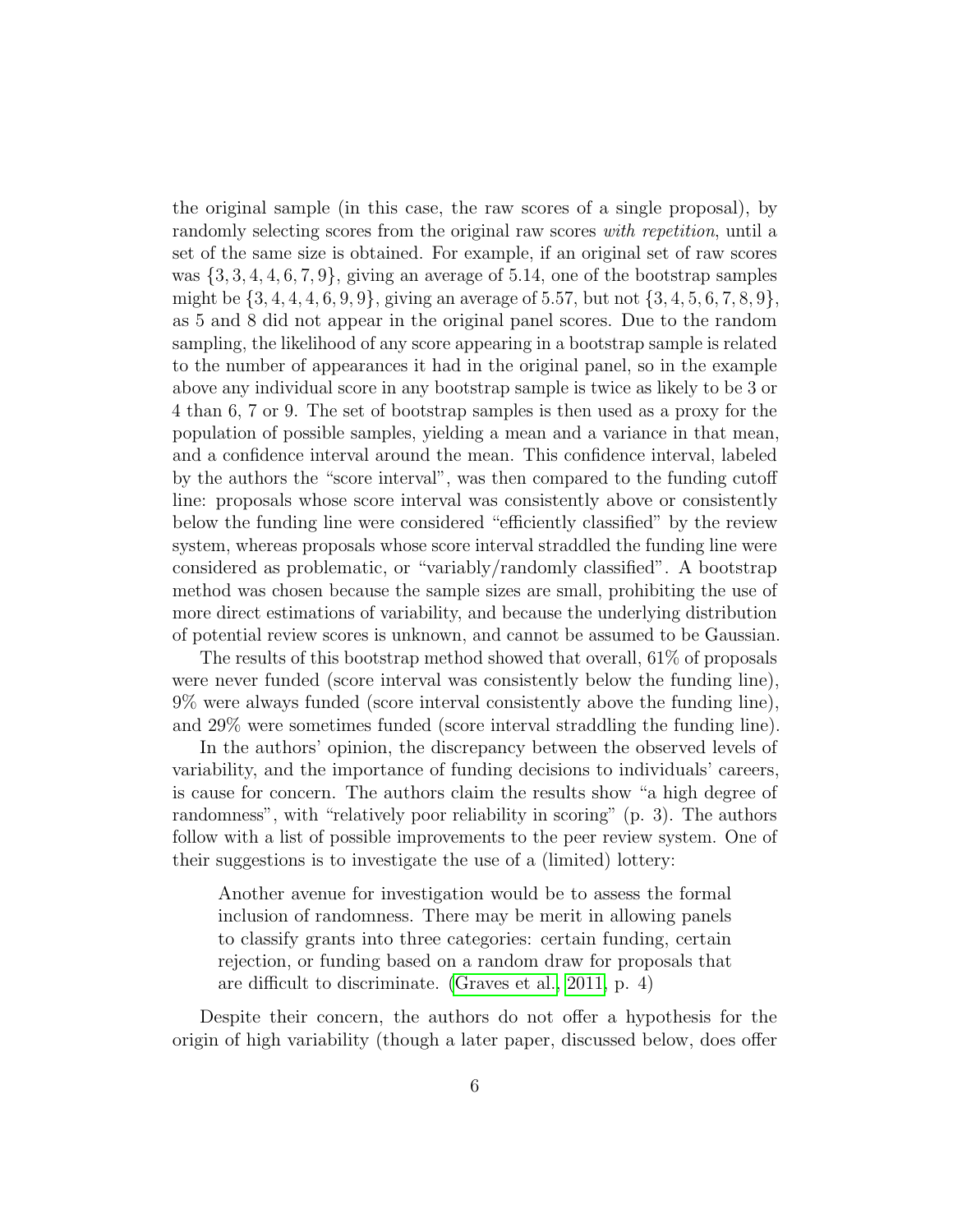such a hypothesis). Given the existing modelling literature, one reasonable explanation would be that the variable scores are assigned to proposals outside of the past experience, or "vision range", of reviewers. Other possible explanations would be that reviewers have varying subjective preferences with which they evaluate proposals, or different views of the relevant scientific discipline which they were not able to commensurate while on the panel, or that reviewers vary in their ability (cognitive or other) to evaluate the merit of a project given a written description and a knowledge of the scientific discipline. An experiment run by [Boudreau et al.](#page-34-4) [\(2016\)](#page-34-4), in which "vision distance" was directly measured, suggests that the effect of increased conceptual distance is to introduce bias rather than uncertainty, with degree of uncertainty remaining roughly constant, and similar in magnitude to that found by Graves *et al.* [Boudreau et al.](#page-34-4) [\(2016\)](#page-34-4) broke down "vision distance" into two components: "evaluator distance", the degree of content similarity between a reviewer's area of expertise and the area of the proposal, and "proposal novelty", the degree of content similarity between the proposal and all known works in the area of the proposal. They used overlap of standardised keywords, assigned by an independent librarian, to measure these distances.

The above quote from Graves *et al* suggests the authors see a link between variability in scores and a (limited) use of a lottery in funding. While this is not the line taken by the authors, this link can be made even more suggestive, if we think of the workings of current funding panels as if they were an implementation of the system described in the quote. If we black box the workings of the panel, and just look at the inputs and outputs, we see 100% of the applications coming in, the top 10% or so coming out as "effectively" funded, the lower half or so being "effectively" rejected, and the middle group being subjected to some semi-random process. Even if we look into the black box, we can see that the process of expert deliberation, when applied to the middle group, bears strong resemblance to the process of a random number generator: it is highly variable and largely unpredictable. Specifically, and importantly, the psychological and social deliberation process for the middle group resembles the operation of a "true" or "physical" random number generator, such as a lottery ball machine or a quantum measurement. In such a setup, the unpredictability of the mechanism is due to high complexity or an inherent unknowable nature of the system.[7](#page-6-0)

<span id="page-6-0"></span><sup>7</sup>These random generators are different from pseudorandom number generators, such as the algorithms in operation in computers and pocket calculators, which rely on well-studied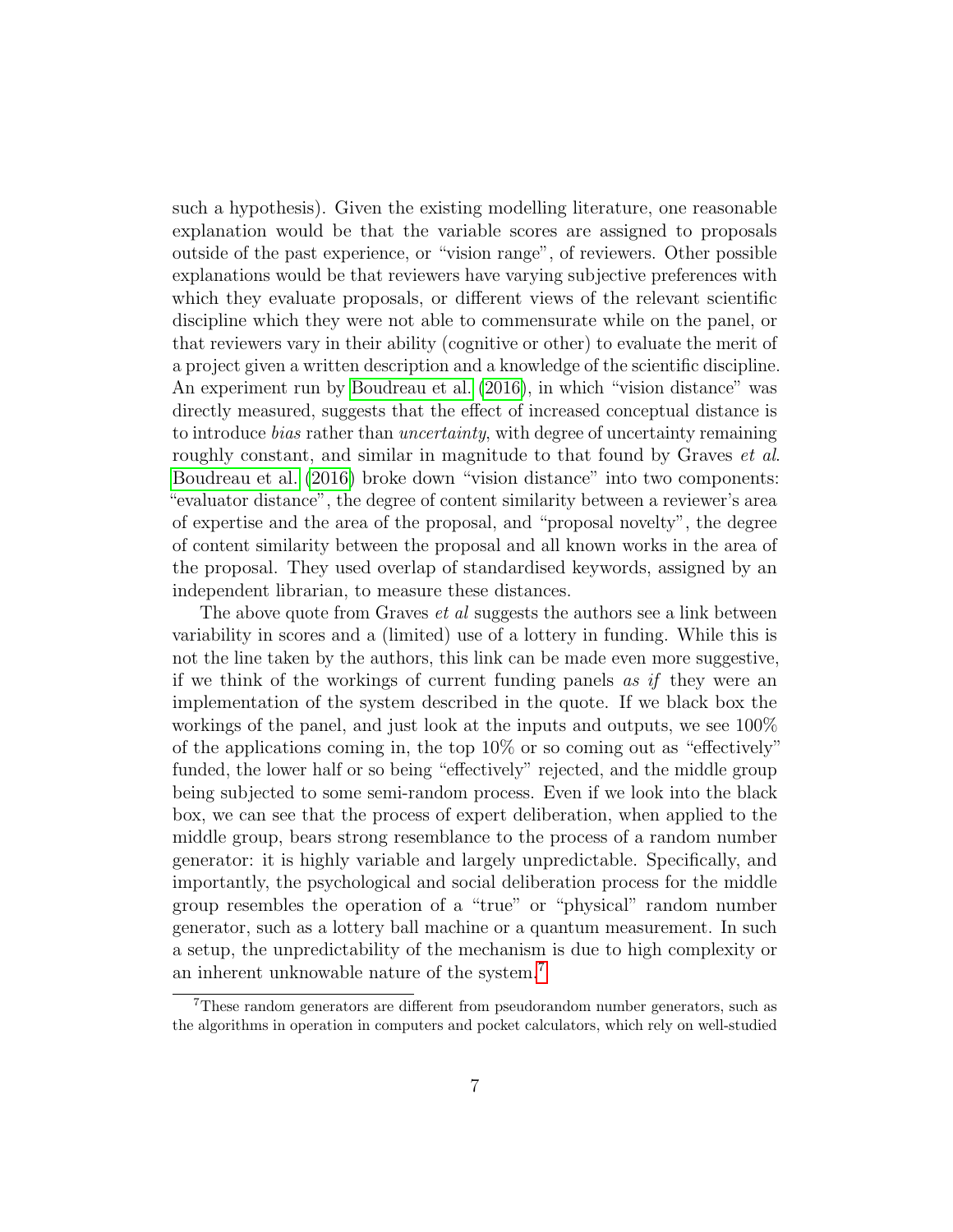Thus, we could conclude that funding by peer review is funding by triage, with random allocation for the middle group. However, there are three distinct differences between peer review and triage with formal randomness: the cost of the operation, the appearance of randomness, and the agency of the reviewers.

### 1.2 Measuring the cost of grant peer review

The cost of the grant peer review system can be broken down into three components:

- 1. The cost of writing the applications (both successful and unsuccessful), incurred by the applicants.
- 2. The cost of evaluating the proposals and deciding on which application to fund, incurred by internal and external reviewers.
- 3. The administrative costs of the process, incurred by the funding body.

According to [Graves et al.](#page-36-2) [\(2011\)](#page-36-2), in the funding exercise discussed above the largest of these costs was, by far, the cost incurred by the applicants, totalling 85% of the total cost of the exercise (p. 3). The authors used full costing of the review process and administration budget, but only a small sample of applicant reports. To complete their data, a more comprehensive survey was conducted amongst the researchers who submitted applications to NHMRC in March, 2012. The results of this survey, discussed below, are reported in [Herbert et al.](#page-36-7) [\(2013\)](#page-36-7).

The authors received responses from 285 scientists who submitted in total 632 proposals. These provide a representative sample of the 3570 proposals sent to NHMRC in March 2012, and display the same success rate of 21%. Based on the survey results the authors estimated, with a high degree of confidence, that 550 working years went into writing the proposals for the March 2012 funding round. When monetised based on the researchers' salaries, this is equivalent to 14% of the funding budget of NHMRC. New proposals took on average 38 days to prepare, and resubmissions took on average 28 days. The average length of a proposal was 80-120 pages.

mathematical systems that guarantee high variability and equal chances to all possible outcomes. For an introduction to random number generators see [Knuth](#page-37-6) [\(1997,](#page-37-6) Vol. 2).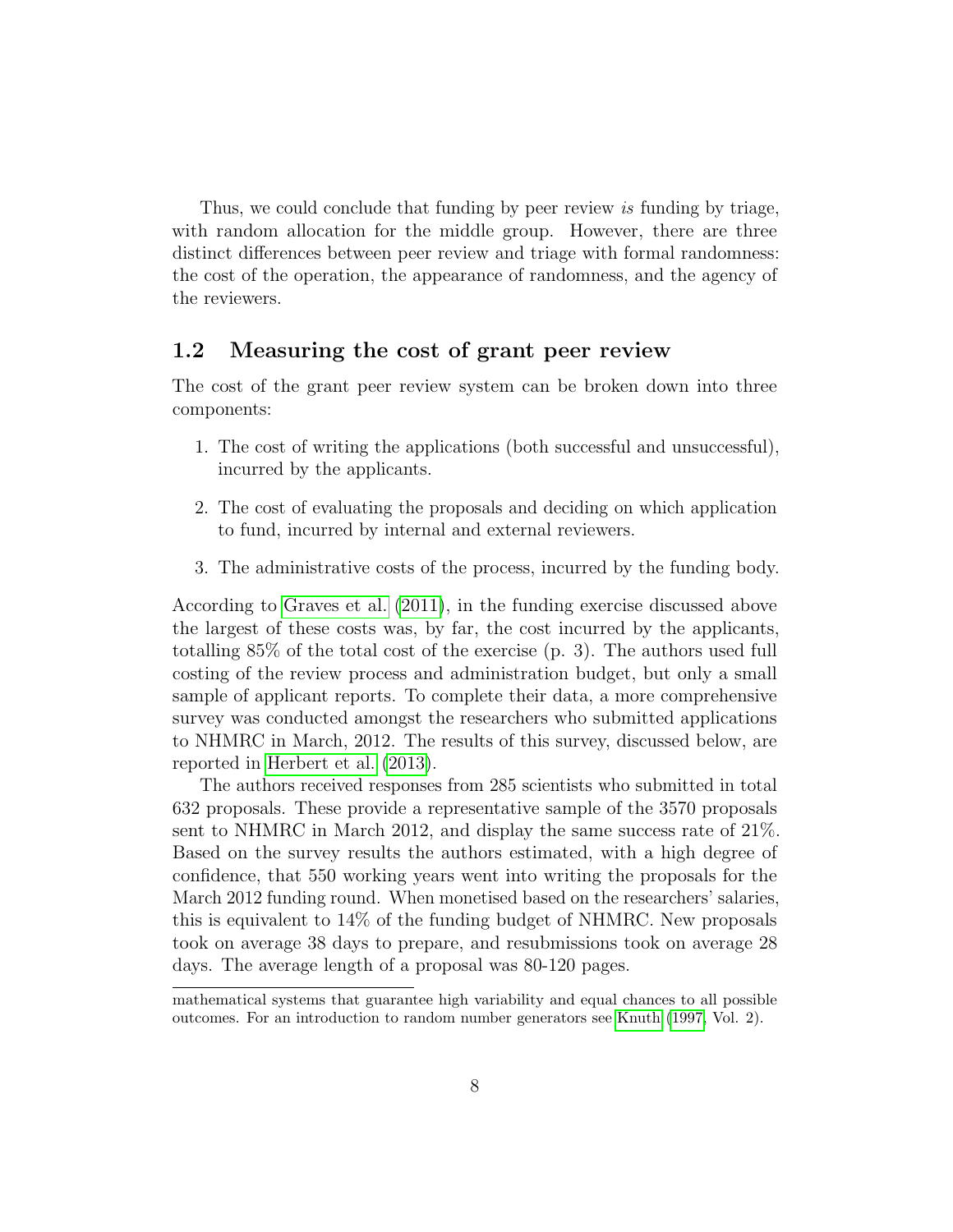Using survey data, the authors also tried to detect a correlation between extra time spent on a proposal and the proposal's likelihood of being funded. Surprisingly, no such correlation was found, and given the power of the study this suggests that, on average, 10 extra days spent on a proposal are likely to at most increase the likelihood of success by 2.8% (p. 3). The authors did find a statistically significant correlation between the probability of success and whether the proposal was a resubmission of a previous (failed) proposal: resubmissions were less likely to be funded, on average, when compared to new proposals.<sup>[8](#page-8-0)</sup>

The authors' recommendations are largely unsurprising given the findings: time wasted should be reduced by having multiple funding rounds with increasing information requirements, and there should be an exclusion period for failed applications before they can be resubmitted. What is more interesting is the authors' conceptualisation of their findings. The authors hypothesise the existence of a curve which associates the accuracy of the peer review system in evaluating the merit of a proposal to the amount of information provided by each applicant (Fig. [1,](#page-9-0) in black).

The hypothetical graph of Herbert et al. has certain interesting features:

- The graph hypothesises the existence of an "ideal", which is the amount of information required for the optimal level of accuracy. In the paper this level of accuracy appears close to, though not equal to, 100%.
- In the area left of the "ideal", i.e. where the information provided is less than the ideal amount, the graph displays diminishing returns, such that equal increases in information provided result in less increase in accuracy the more information has already been provided.
- In the area right of the "ideal", the graph displays an "overshoot" effect, with accuracy decreasing as information increases. In the text, this is explained as the reviewers being overburdened with too much information.

<span id="page-8-0"></span><sup>8</sup>The authors do not provide a hypothesis to account for this observation. We could hypothesise that a significant portion of failed proposals represent low merit projects within the visibility range of the scientific discipline. Since, over a short period of time, significant gain of scientific potential is more rare than significant loss of scientific potential (as the field progresses it "exhausts" the area of familiar projects), what is once labelled as low merit (if within the vision range) is likely to be similarly labelled in subsequent years, until a rare breakthrough re-infuses the exhausted field with new potential.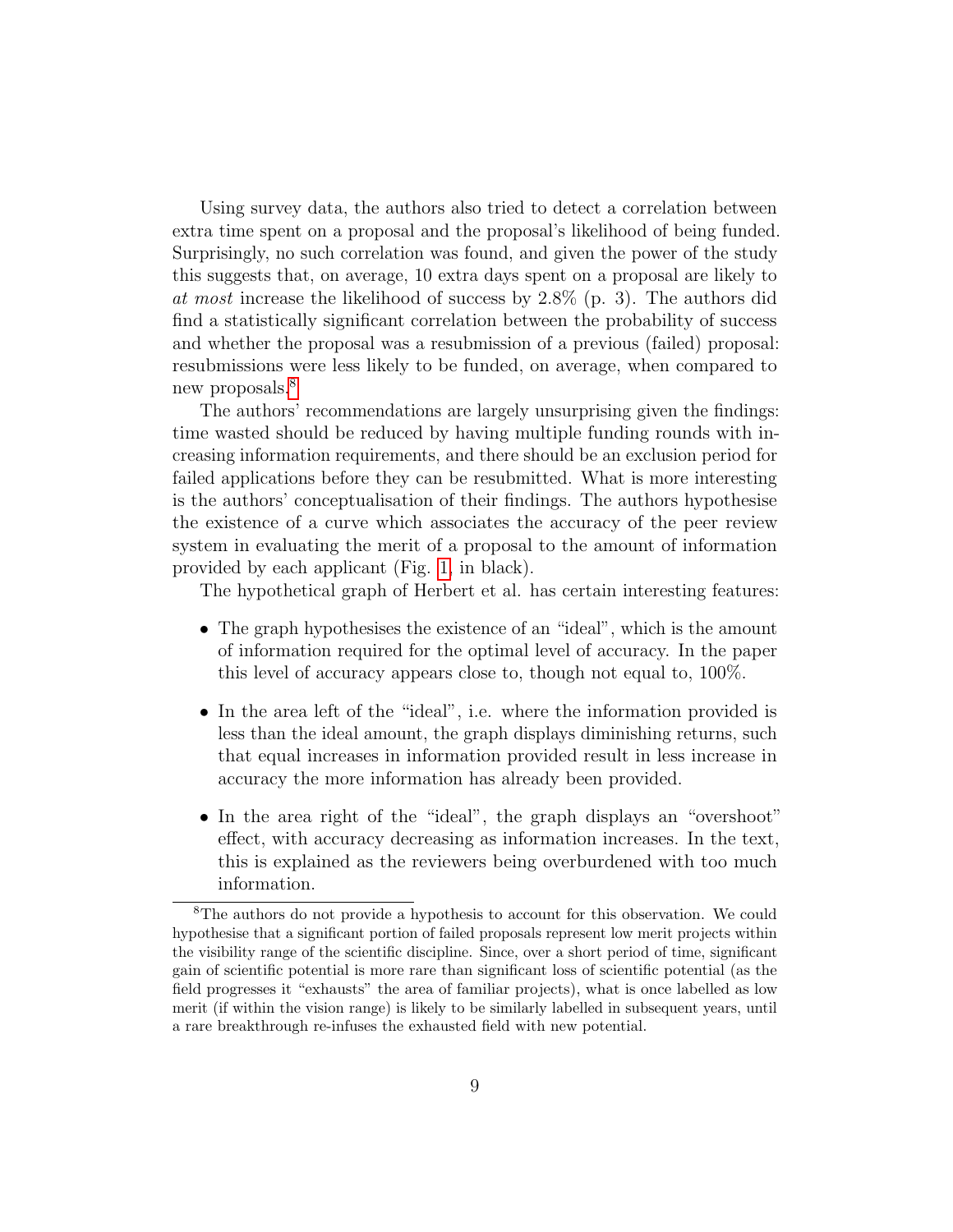

<span id="page-9-0"></span>Figure 1: The accuracy of peer review assessment as a function of information provided. Original figure, in black, is reproduced from [Herbert et al.](#page-36-7) [\(2013,](#page-36-7) Fig. 2, p. 5), and represents the authors' hypothesis, not a conclusion from their data. The red dashed curve was added by me, and represents an alternative dependance. [Herbert et al.](#page-36-7) [\(2013\)](#page-36-7) was published under CC-BY-NC licence: <http://creativecommons.org/licenses/by-nc/3.0/legalcode>.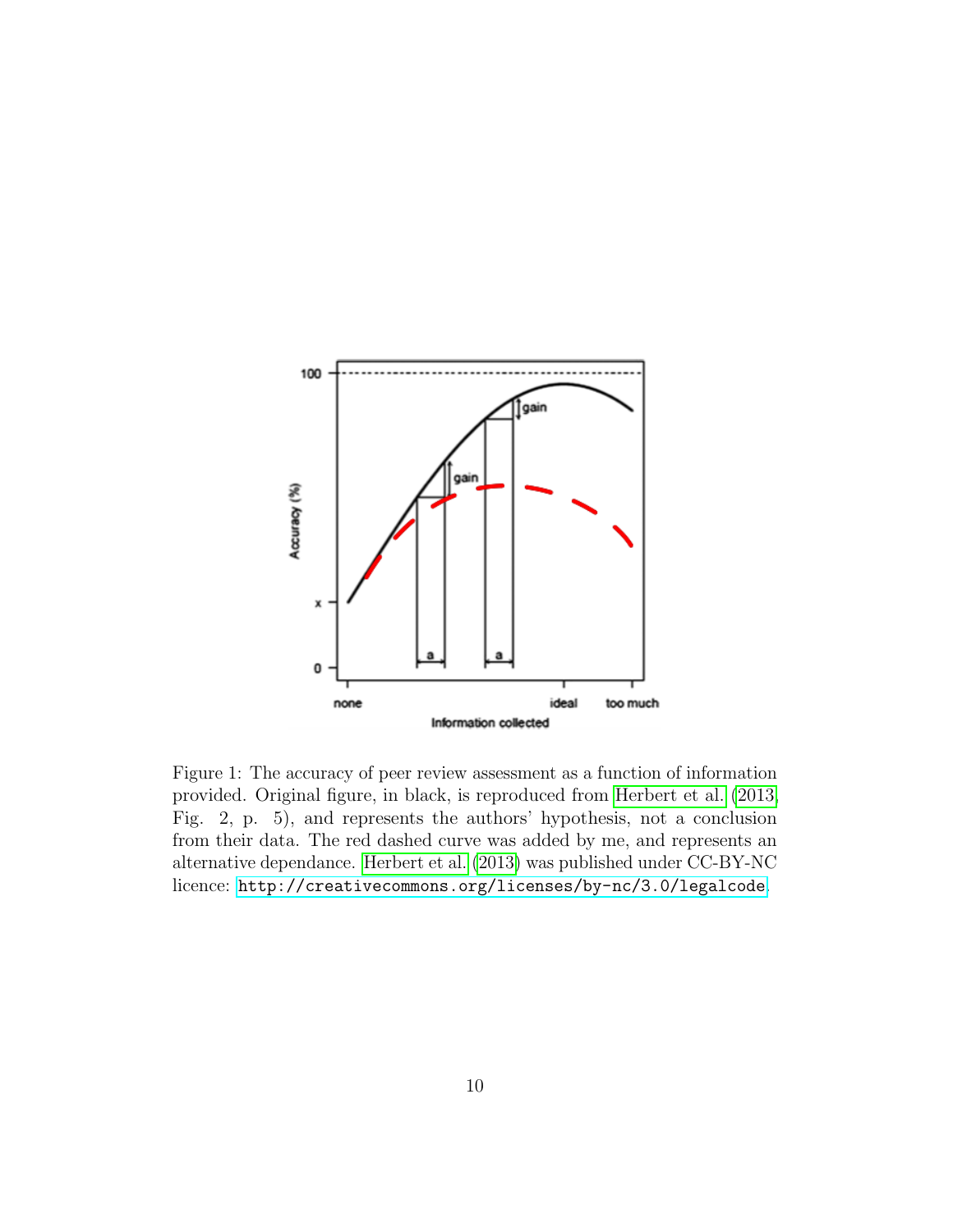The authors rely on their result, that no statistically significant correlation was found between extra time spent on a proposal and its likelihood of success, to argue that the current amount of information provided is more than the ideal. However, one does not follow the other, because increased accuracy does not imply higher merit for a proposal. Nonetheless, the authors' description of reviewers having to read 50-100 proposals of 80-120 pages does suggest an unnecessary cognitive burden. Based on their hypothetical curve, the authors' suggestions for reducing the amount of information gathered implies a lower accuracy for the peer review system. The authors believe this lowered accuracy is justified, on cost/benefit grounds, even though in their model a high level of accuracy is possible. However, given the sceptical arguments about reviewer's accuracy [\(Gillies, 2014\)](#page-36-0), it is quite possible that a high level of accuracy is not even possible, and therefore requiring scientists to provide less information is not only an efficient compromise, it is in fact epistemically optimal (Fig. [1,](#page-9-0) dashed red curve).

# <span id="page-10-0"></span>2 Theoretical background on lotteries

Lotteries have been used in the past, and in some cases are still being used, for distributing various goods, such as the right to rule, money prizes, hunting permits, admittance to sought-after schools and university courses, citizenship, and many more, as well as various "bads", such as military draft or jury duty.<sup>[9](#page-10-1)</sup> The prevalence of lotteries and their unique features have generated various theoretical works in political theory, economics, and moral philosophy.[10](#page-10-2)

This section presents two theoretical investigations of the use of lotteries for cases which bear some, though only partial, similarity to the case of science funding. Partial similarities would have to suffice, as there has been no comprehensive theoretical study on the use of lotteries for science funding.

<span id="page-10-1"></span><sup>&</sup>lt;sup>9</sup>A comprehensive and well-researched list of current and past lotteries is available on the website of the Kleroterians, a society of scholars advocating the exploration of the use of lotteries [\(Boyle, 2013\)](#page-34-5).

<span id="page-10-2"></span><sup>&</sup>lt;sup>10</sup>Books of note on the topic of lotteries include [Boyle](#page-34-6) [\(2010\)](#page-34-6); [Duxbury](#page-35-8) [\(1999\)](#page-35-8); [Gataker](#page-36-8) [and Boyle](#page-36-8) [\(2008\)](#page-36-8); [Goodwin](#page-36-9) [\(2005\)](#page-36-9); [Stone](#page-37-7) [\(2011\)](#page-37-7).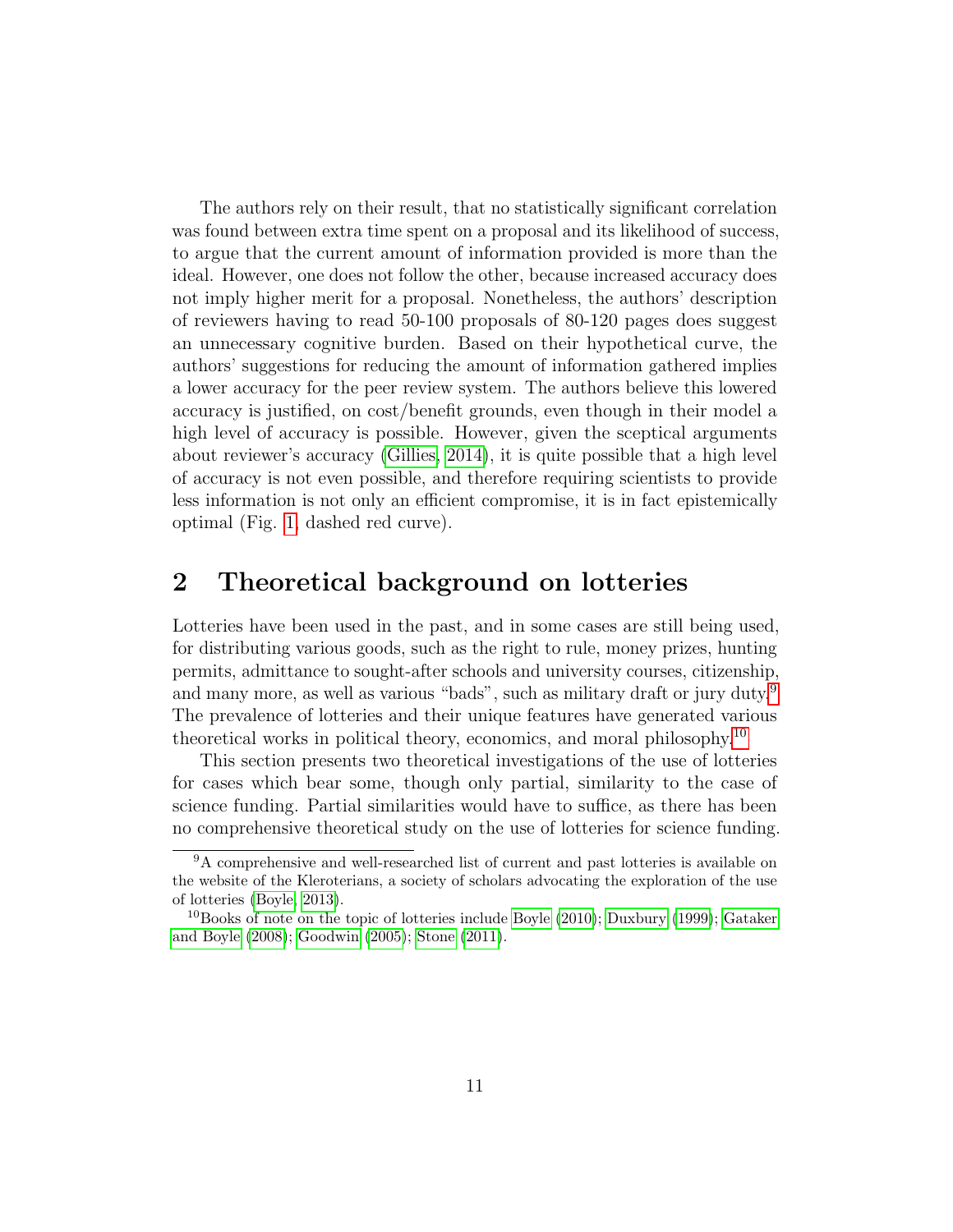## 2.1 Introducing lotteries to selection mechanisms of individuals by organisations

[Boyle](#page-34-7) [\(1998\)](#page-34-7) proposed, in a paper presented to the Royal Society of Statisticians, that graduated lotteries be introduced into processes where individuals are selected by organisations based on fallible measurement criteria, in order to increase the fairness of the process without significant loss of efficiency. Boyle develops this idea from the Victorian economist and statistician [Edge](#page-35-9)[worth](#page-35-9) [\(1888,](#page-35-9) [1890\)](#page-35-10), who in a couple of papers discussed the random element in the allocation of grades in university exams, and the potential benefit of introducing a weighted lottery based on the results of a "light" examination (of an unspecified nature) in the selection of candidates to civil service positions, instead of using the results of university exams. It is assumed that the exam cannot be improved, or if the exam is improved, its best form will still involve some residual random element. In Edgeworth's proposal, students just above and below the cutoff line will be given a number of lottery tickets corresponding to the probability that they deservedly belong above the cutoff line, based on the estimated error in the light exam. According to Edgeworth, the replacement of the fine-grained examination with such a weighted lottery would not significantly decrease (in the long run) the amount of good candidates being admitted to the program, and further it would have two benefits:

- 1. It would mitigate the sense of injustice felt by those candidates who, under the examination method, would score just under the cutoff line.
- 2. It would alert the public to the random component of examination scores.

Boyle develops and refines Edgeworth's proposal in a series of steps. The first step is to consider in some detail two desiderata of selection mechanisms: efficiency and fairness. These are also key desiderata for a science funding mechanism. Boyle's definitions are:

Efficiency At its simplest form, efficiency is the achievement of maximal beneficial outcome for minimal cost. Boyle gives an example of reducing post-natal infant mortality [\(Carpenter, 1983\)](#page-34-8): the health organisations measured various indicators of infant risk, combined them to a single measure, and directed extra care to those infants who scored above the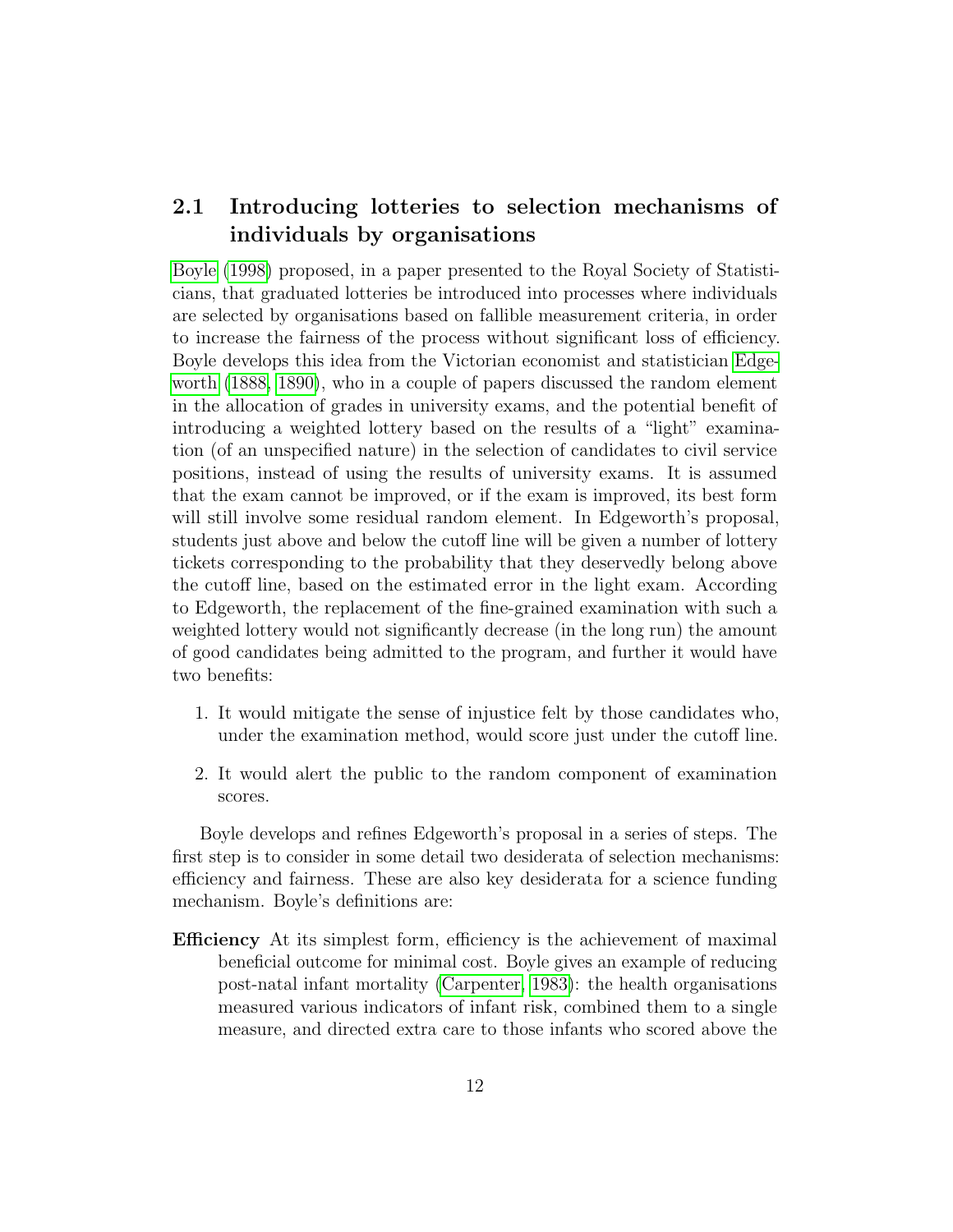"care line". This policy successfully reduced infant mortality rates, and can therefore count as efficient.

- Fairness Boyle, while admitting the complexity of the concept of fairness, adopts Elster's working definition of fairness, of treating relevantly like cases alike [\(Elster, 1989\)](#page-35-11). Boyle, following Elster, elaborates four criteria for fairness in the selection of people:
	- 1. The selection process should minimise wasted effort by applicants, e.g. by not requiring information which is superfluous or irrelevant, by not demanding extensive travel etc.
	- 2. The selection process should not make a clear cutoff between candidates whose measurable difference is not statistically significant, e.g. due to random error in measurement scores.
	- 3. The selection process should avoid bias, both intentional and unintentional, e.g. sexism or racism, but also "heightism" or "hairism".
	- 4. The selection process should be free from corruption.

Note that none of these criteria relate to relevant differences; According to Boyle's account, a system which treats all candidates exactly alike would be considered fair, though it will probably be inefficient. For example, under Boyle's account, if candidate A has some demonstrable and relevant qualities that are better than candidate B's, but A failed to score significantly higher than B on the chosen test (which assumedly checks for these, and other, qualities), it would not be unfair if B is consequently picked for the position instead of A, though it might have been more *efficient* if A was picked instead of B.

While the drive for efficiency is often internal to the organisation, there are often external drivers for fairness, including laws (e.g. against discrimination), and public scrutiny of selection results (either via high profile cases or via published statistics). In the case of science funding it seems the drive for efficiency would also be external, e.g. from Congress in the case of US funding bodies. It seems reasonable to generalise here and say that when individuals are selected for some productive roles, the issue of fairness will be of concern among the population applying for these roles (and their extended social circle) and the issue of efficiency will be of concern to those who are positioned to benefit from the products of labour. In Boyle's case the products of labour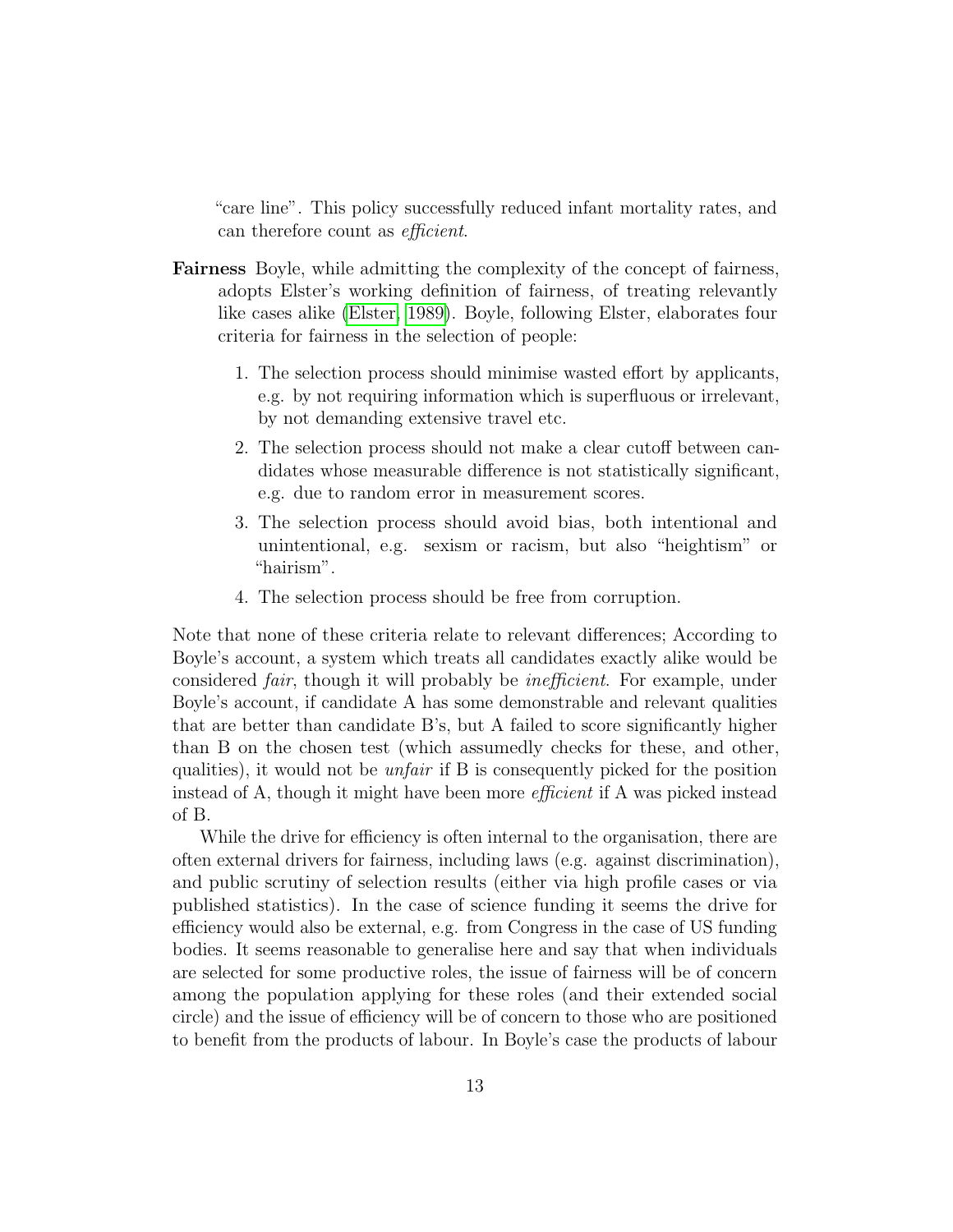are enjoyed by the organisation performing the selection, whereas in the (public) science funding case the products of labour are enjoyed by society.

Boyle proposes the following example of how a lottery might have been introduced into a selection mechanism to make it more fair. In the old British grammar school system, an IQ test, called the eleven plus test, was given to students at age eleven, and the high scorers in each local education authority would be given places in the more academically-oriented grammar schools. The eleven plus IQ test was considered the most reliable predictor of the five-year academic success of students out of the available measures, though it was known to be imperfect. Initially, a "border zone" near the cutoff score for admittance was created, and children who scored in the "border zone" were further evaluated using teacher reports and other information. Over time, probably for administrative reasons, the border zone was shrunk. Boyle claims that the border zone should not have been shrunk, and if anything, it should have been expanded. He claims the border zone should be set according to the possible error in the test: marking errors account for 1% error rate, repeatability errors (children's performance varying on different sittings) account for 10% error rate, and prediction errors (the test not correctly predicting academic performance) account for 15% error rate, and in total Boyle arrives at a 26% error rate. Given a normal distribution of results, and admittance rates to grammar schools of 25%, this yields a "border zone" of 40% of students, those who scored in the top 45% but excluding the top  $5\%$ <sup>[11](#page-13-0)</sup> From this, Boyle suggests the following:

- 1. Automatically admit the top 5%, who performed significantly better than the other candidates.
- 2. Automatically reject the bottom 55% percent, who performed significantly worse than the other candidates, and where there is a very small chance they scored below the cutoff line by mistake.
- 3. For the remaining 40%, perform a "graduated" lottery, such that 3/4 of the lowest 10% are chosen at random and joined with the second-lowest 10%, from these 3/4 are chosen and joined with the second-highest 10%, and so forth until in the end only half the candidates remain, forming

<span id="page-13-0"></span> $11$ The similarity between Boyle's numbers and the numbers of Graves et al. is largely accidental, arising mostly from the similar arbitrary cutoff percentages of 25% and 21%, respectively. Nonetheless, the similarity is convenient for translating, at least as a mental exercise, from one context to the other.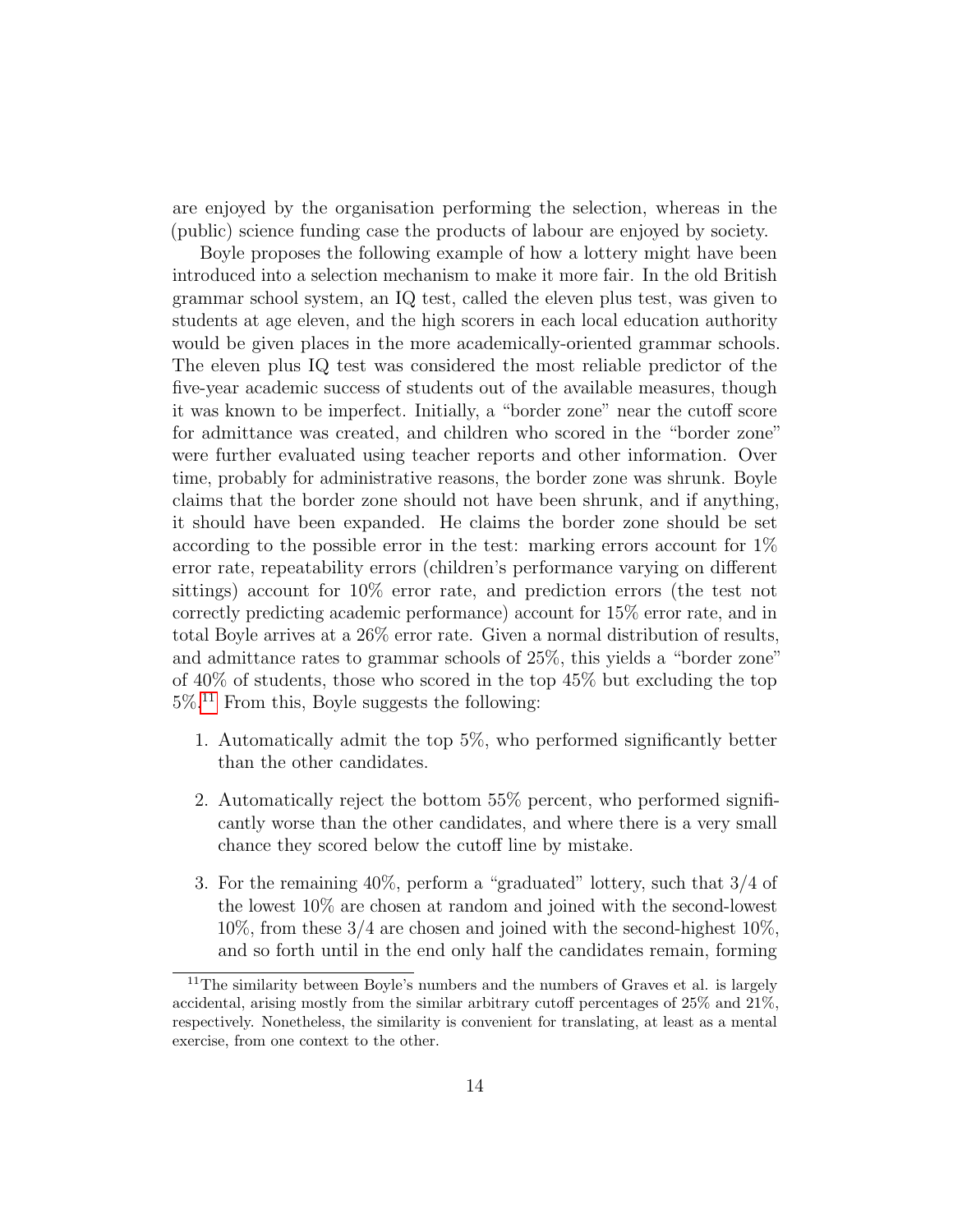20% of the original population, and together with the 5% who were selected automatically they form the admittance quota of 25%.

According to Boyle, this mechanism will have the following advantages:

- 1. A lottery is quick, cheap, and random, reducing both the direct cost to the applicant (compared with, say, more testing) and the indirect costs by reducing the incentive to spend extra effort on the test (i.e. reduce the motivation to slightly exaggerate one's own abilities).
- 2. From the point of view of the candidates, a lottery is fairer, as it treats those who are not distinguishable in a statistically significant manner as the same.
- 3. While no process could be completely free from bias, a lottery gives every candidate, whatever their public standing, a non-zero, measurable chance of success. This is true regardless of any particular anti-bias mechanisms that are in fashion at the time.
- 4. A publicly visible lottery is, to a large extent, free from corruption, as no individual has power over the direct outcome. Bureaucrats without taint of corruption may be even better, but they are hard to come by and expensive to maintain.
- 5. A lottery could reduce the costs the organisation spends on proving to external parties the selection mechanism is fair.
- 6. A lottery may benefit the organisation by occasionally introducing into the selection pool candidates who have rare and valuable skills which are not picked up by the test.

Boyle's argument can be applied, with some modification, to the context of project selection for science funding, though some key differences must be remembered:

1. In the science funding scenario the selection is among project proposals, not people. Nonetheless, the decision does directly influence the lives of the researchers associated with each proposal, and so considerations of fairness and psychological effect on participants have their place.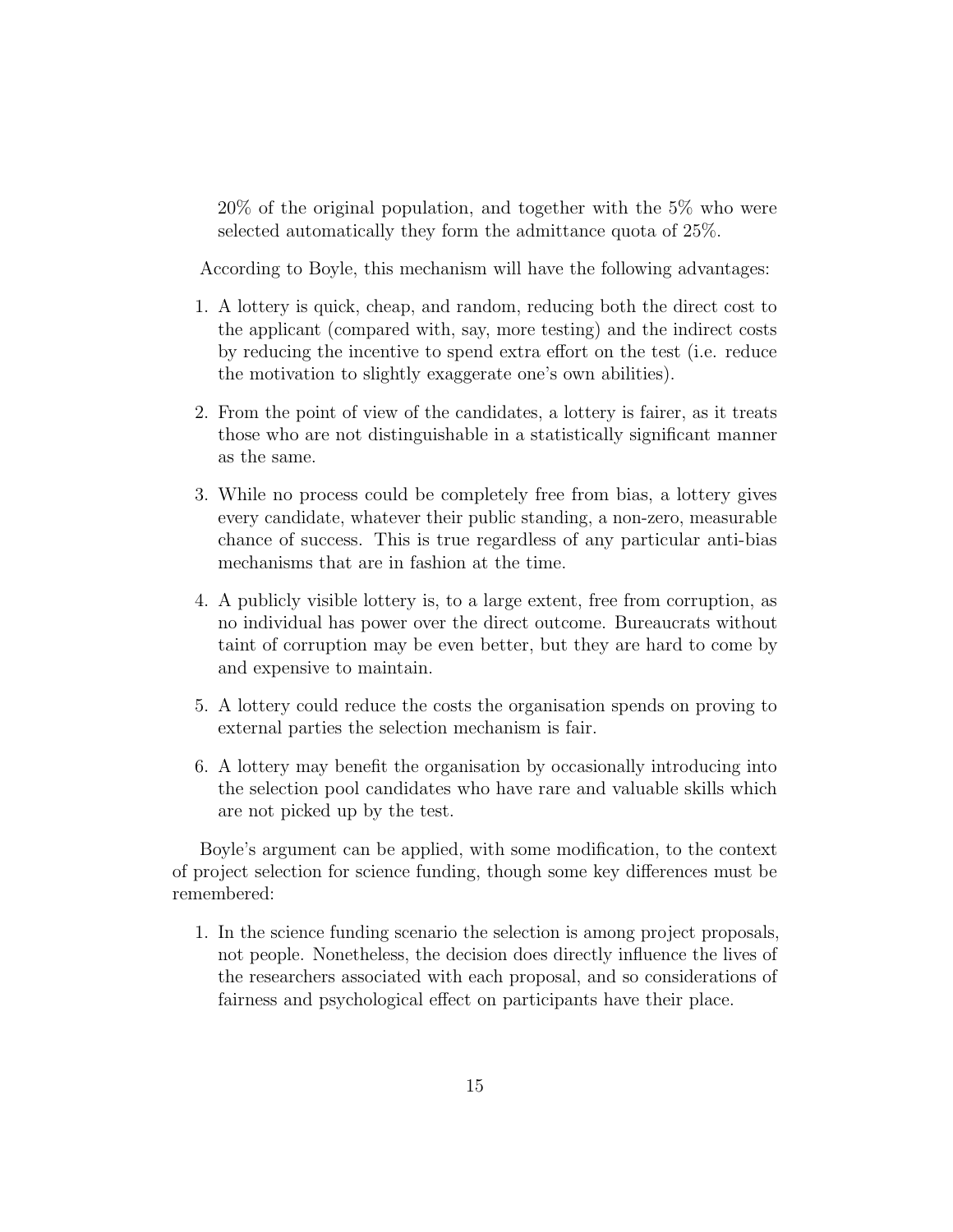- 2. If we adopt a society-wide perspective, it is both more efficient and more fair to pick the projects of highest merit, because merit takes into account the information needs of the entire population. Nonetheless, when comparing mechanisms of equal ability to generate scientific value, the mechanism that is more fair on the participating scientists would be preferred.
- 3. There is currently no good estimate of the predictive power, and the related error or uncertainty, of the proposal evaluation process, though the arguments and models in the literature suggest it will be large. A significant portion of the error or uncertainty in evaluating proposals may be ineliminable, because the information required simply does not exist at the time of evaluation, as the information demands and values of the society change. Nonetheless, we can use the measurements of variability discussed in §[1](#page-1-1) as a guideline for setting up the "border zone" for grant proposals.

### 2.1.1 Criticisms and responses to Boyle's paper

Boyle's paper was published alongside comments from various experts, including moral philosophers, statisticians, an occupational psychologist responsible for entry examination tests, an administrator of school examinations, a marketing expert, and an insurance expert.

A common criticism, both from statisticians and examination administrators, was that a lottery would more often substitute a truly meritorious applicant with a less meritorious applicant than would a test. This was considered an important shortcoming in efficiency, but also considered to be unjust from the point of view of the more meritorious applicant. The statistical details of this argument were in effect identical between the commentators, and can be exemplified in the following model: label the real value, which precisely predicts the performance of candidate  $i$ , as  $T_i$ , and the test result score for that candidate as  $t_i$ . The error in the test for that candidate is then  $e_i = T_i - t_i$ . For a well-designed test, this error will be *random* rather then *systematic*, which means it will be normally distributed around a mean value of 0.[12](#page-15-0) Thus, if we compare two candidates, the error in the test would

<span id="page-15-0"></span><sup>12</sup>When the long term achievements of candidates are measurable, as in the case of the IQ test and academic achievement, the tests can be tested for systematic errors, and correction mechanisms which may include some randomisation are sometimes included,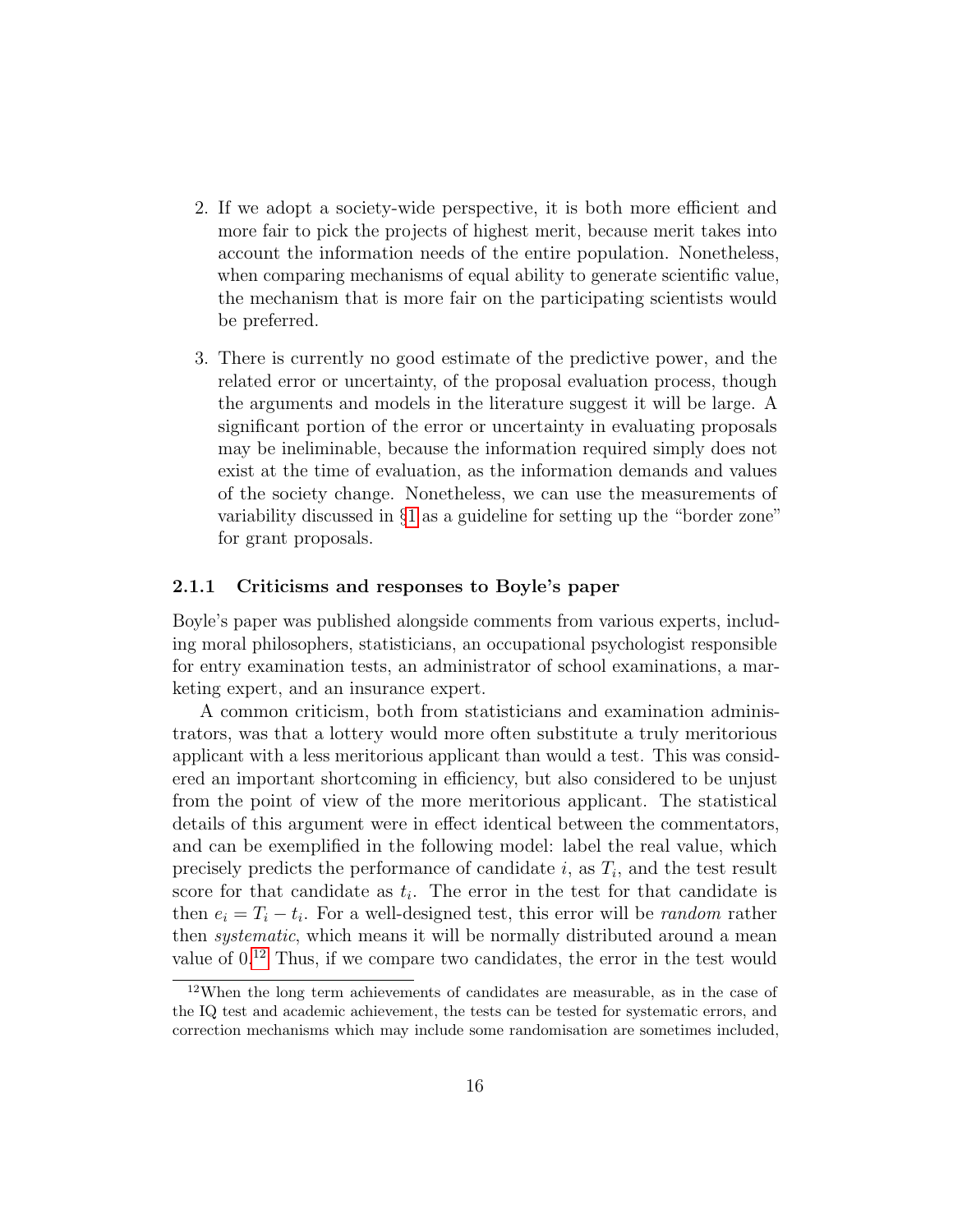equally apply to both, and the likelihood that the higher scoring candidate will be the better achieving one is greater. The outcome of the test may not be fair, as the test results of one candidate may be higher than the results of another candidate of equal-merit, and lead to the first candidate getting the job; however, both candidates were admitted to the same process, and were equally subjected to the same probability of error. The potential error in the test in fact serves as a kind of lottery, which operates on top of the main function of the test, which is to predict performance.

Boyle responds to this criticism by first agreeing that merely adding a purely random score to the test scores of candidates would serve no beneficial purpose. However, he defends the graduated lottery on three grounds:

Non-linearity The criticism assumes that higher test scores correspond to higher achievements throughout the range of scores, i.e. that the test score is linearly dependant on the real value. However, Boyle claims, there is evidence that, for example in the case of IQ, beyond a certain threshold higher scores no longer predict higher achievement, even if the test succeeds in making predictions for lower scores. Thus, even if the test is reliable when the entire range is considered, if the cutoff score is higher than or near to the point of non-linearity, the criticism no longer holds, since within the new border area the test is no longer a good differentiator of candidates.

In the science funding case, unlike the case of IQ tests, there is no evidence of reliability for any range of scores, and so worries regarding non-linearity are expected to be even more relevant.

- Systematic bias Boyle argues that the test is likely to be designed to pick up a few traits which are strongly correlated with success, while ignoring a range of other, more rare or difficult to measure traits. This introduces two possible sources of systematic bias, which, if not directly controlled for, could undermine the efficiency argument:
	- The key traits tested for may be more easily detected in a certain subset of the population, leading to unfair treatment by the test, e.g.

e.g. in the order of the questions. As discussed earlier in the chapter, there is no good mechanisms for empirically uncovering general systemic bias in peer review results. Where specific biases are detected, e.g anti-novelty bias [\(Boudreau et al., 2016\)](#page-34-4), measures can be taken to address them, but that still leaves the possibility of further undetected biases.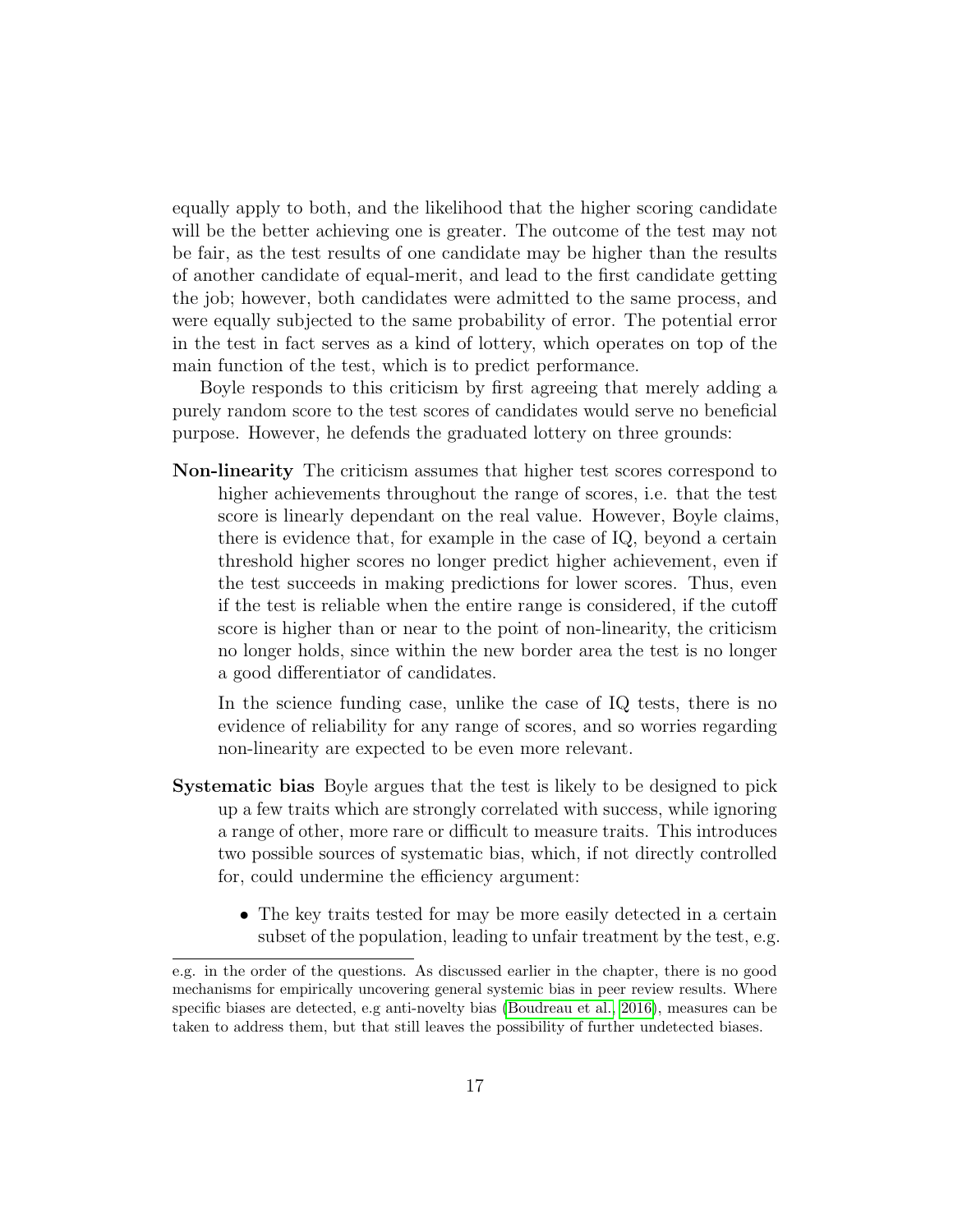logic questions relying on a certain level of linguistic comprehension which favours native speakers even if the job does not require language skills. As mentioned, effective comparison of test results with later performance can help screen for such bias, but only if such comparison is carried out in an effective manner, and if the measures of performance themselves are free of bias.

As discussed above, there are at present no good measures for eliminating systematic bias from grant peer review, because there are no good ex post indicators, and because no data could be had on the success of unfunded projects (as opposed to the academic success of children who went to less-academic schools). Studies measuring the performance of particular minority groups in grant peer review do exist, and detected biases sometimes lead to the establishment of dedicated funding pools, though this tends to be very controversial.

• The unmeasured traits which can lead to success may be negatively correlated to the measured traits, e.g. if a deficiency in a key trait provides the necessary motivation to develop rare skills. For example, creative "out of the box" thinking, which can be valuable in certain problem-solving situations, is often suppressed among individuals who are very proficient in specific analytic, semialgorithmic problem solving skills. A test for the latter kind of skills will be biased against those candidates who are strong in the former set.

Similarly, in the science case, highly innovative thinking may be correlated to low evaluation based on the prevailing "paradigm", as argued by Gillies.

In both cases of bias, the criticism that tests are better than lotteries at selecting the best candidates is undermined because we have reason to suspect that the "error" in the test is not normally distributed for all individuals in the population, the test is therefore not an "effective lottery", and its claim to fair treatment of all candidates is undermined. More blatant cases of bias could also be counted here, such as bribery and overt racism and sexism (as opposed to hidden biases that result from the choice of evaluative criteria).

Diversity As mentioned in some of the comments on the paper, one of the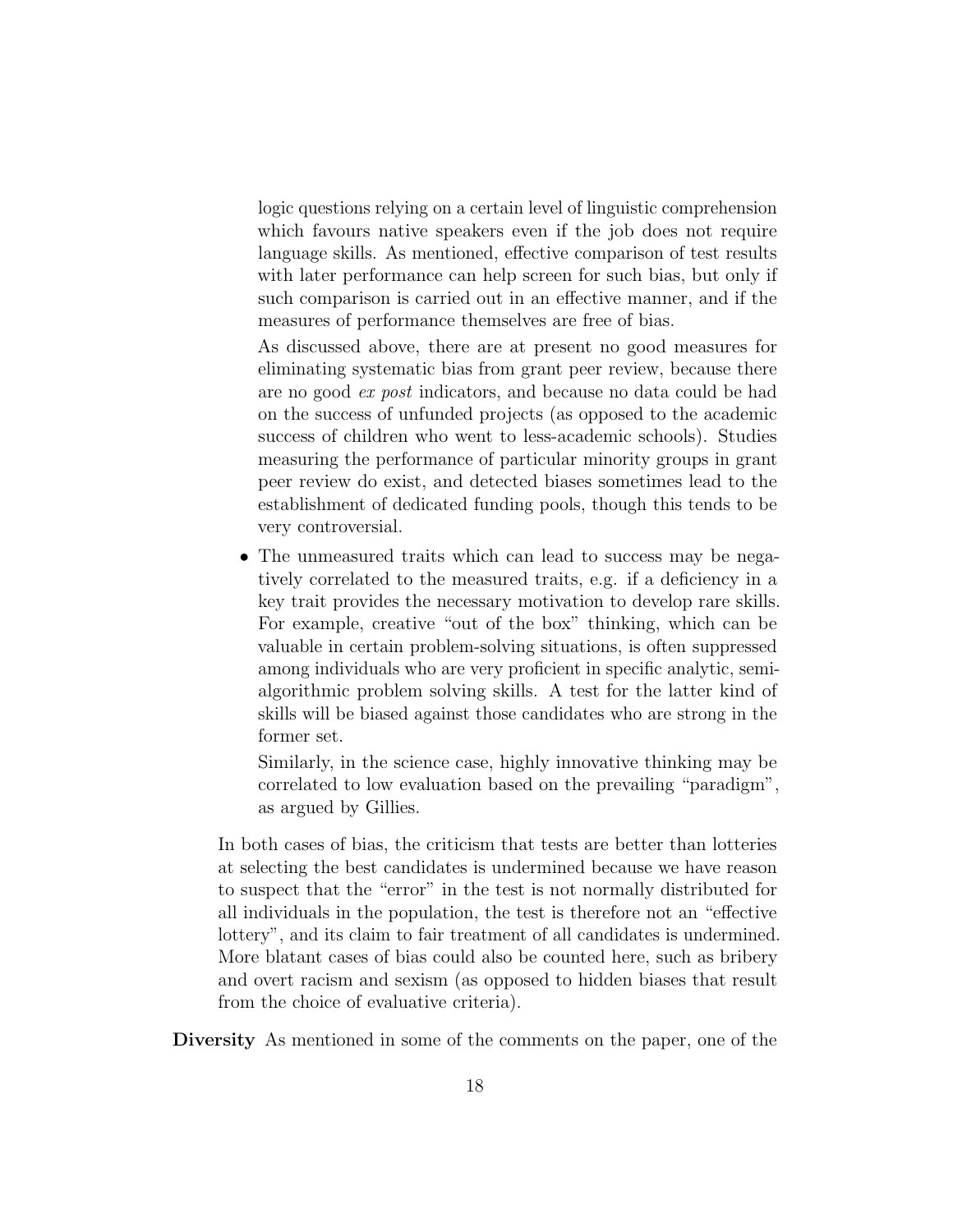possible advantages of a lottery over a test is to promote diversity, by preventing "cloning" of existing candidates. This is not a comment about fairness, but a comment about efficiency: it is better for the organisation to have a more diverse workforce, to allow diverse thinking and learning. This efficiency consideration, which takes into account the cohort of recruits as a whole, is different from the efficiency consideration of the test, which is only a measure of how well the test predicts the performance of individual candidates and supports good selection decisions based on these individual predictions. Thus, the argument goes, to maximise efficiency it is good to have mechanisms that address both aspects of efficiency (individual-level and group-level), and a lottery serves group-level efficiency better than a test would, by increasing diversity.

This argument by Boyle is directly supported by models of science funding, and bears very strong resemblance to Gillies' argument against the homogeneity-inducing effects of peer review.

Another criticism, presented by Goodwin, argued that by the logic of the argument, and given the long tail of error distributions, all applicants should be admitted to a graduated lottery. This argument is a local and restricted version of Goodwin's more general advocacy for the use of lotteries as means to advance fairness and justice [\(Goodwin, 2005\)](#page-36-9). According to Goodwin, there are three reasons for admitting all candidates to a weighted lottery:

- 1. For every candidate submitted to the test there is some chance that their score does not reflect their true merit, either because of marking error, or because the test is not well-designed. Specifically, for candidates scoring just outside Boyle's "border zone", there is a good chance that their true merit is very close to those who scored just within the "border zone", and therefore they should be admitted to the lottery as well. This argument can be repeated until all candidates are admitted to the lottery.
- 2. From certain justice perspectives, no one should be barred from success ab initio due to lack of talent.<sup>[13](#page-18-0)</sup> In a weighted lottery, no matter how bad your chances are, you have at least some chance of winning.

<span id="page-18-0"></span><sup>&</sup>lt;sup>13</sup>This is not true for all perspectives of justice. More about how lotteries fit with various perspectives of justice and fairness is available in [Goodwin](#page-36-9) [\(2005\)](#page-36-9); [Saunders](#page-37-8) [\(2008\)](#page-37-8).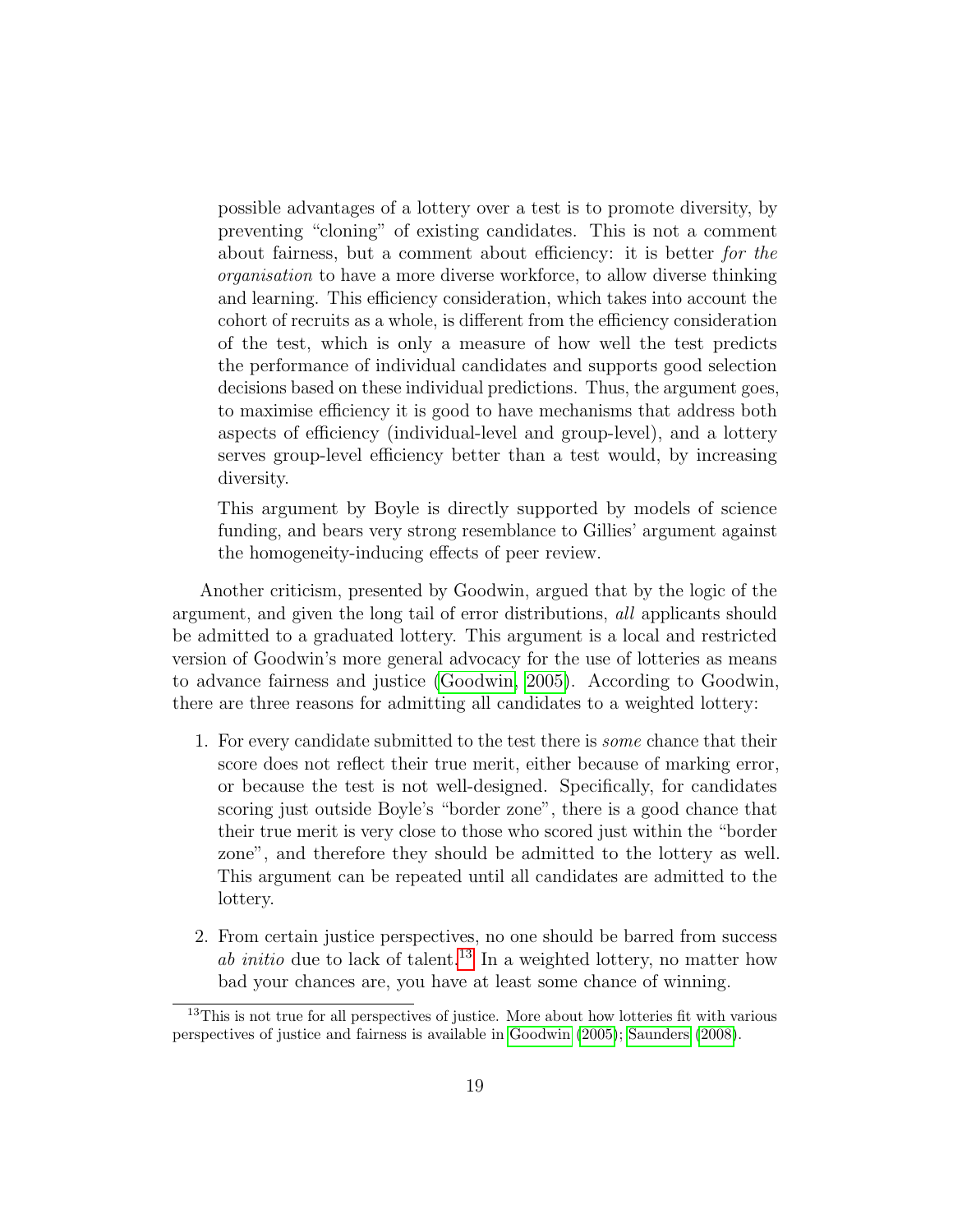3. If, as Boyle argues, it is useful to be aware of the chance element in testing and selection, would not all candidates, rather than just the borderline candidates, benefit from this awareness? The beneficial effect of restricting the pride of winners and the despondency of losers should be applied to all.

Goodwin's criticism focuses entirely on issues of fairness and justice. This makes sense in the context of an education system, as education is often considered a mechanism for advancing social justice and fairness, e.g. in providing equal opportunities. The applicability of such arguments to the science funding case is more limited. For purely pragmatic reasons a restricted lottery in a border zone seems more efficient, especially if the border zone is small enough to be treated with a simple (equal chance) lottery instead of a graduated lottery. However, experience with the system in practice will provide further insight into the differences between a border-zone lottery and a full lottery, and this paper does not reject the viability of a full lottery as a potential allocation mechanism. After all, if it can be shown that the cohorts selected by a full lottery perform no worse than cohorts selected by peer-review or border-zone lottery, then the cost-saving and fairness advantages of a full lottery will tip the balance in its favour.

### 2.2 The economics of distributing goods by a lottery

[Boyce](#page-34-9) [\(1994\)](#page-34-9) challenges the notion that when lotteries are chosen in realworld scenarios over other distribution mechanisms it is because of their fairness. He claims that in many real life situations many members of the community are excluded from participating in a given lottery, and furthermore a discriminatory fee is often required to participate in the lottery. These conditions, he argues, undermine many lotteries' claim to fairness. However, he argues, agents have reasons to prefer lotteries over other distribution mechanisms for purely self-interested reasons. His argument presents a mathematical formalism of distribution by lottery, which is compared to three other candidate distribution mechanisms: auctions, queues, and measurements of merit. As will be shown below, allocation by peer review bears some similarities both to distribution by auction and to distribution according to measurements of merit.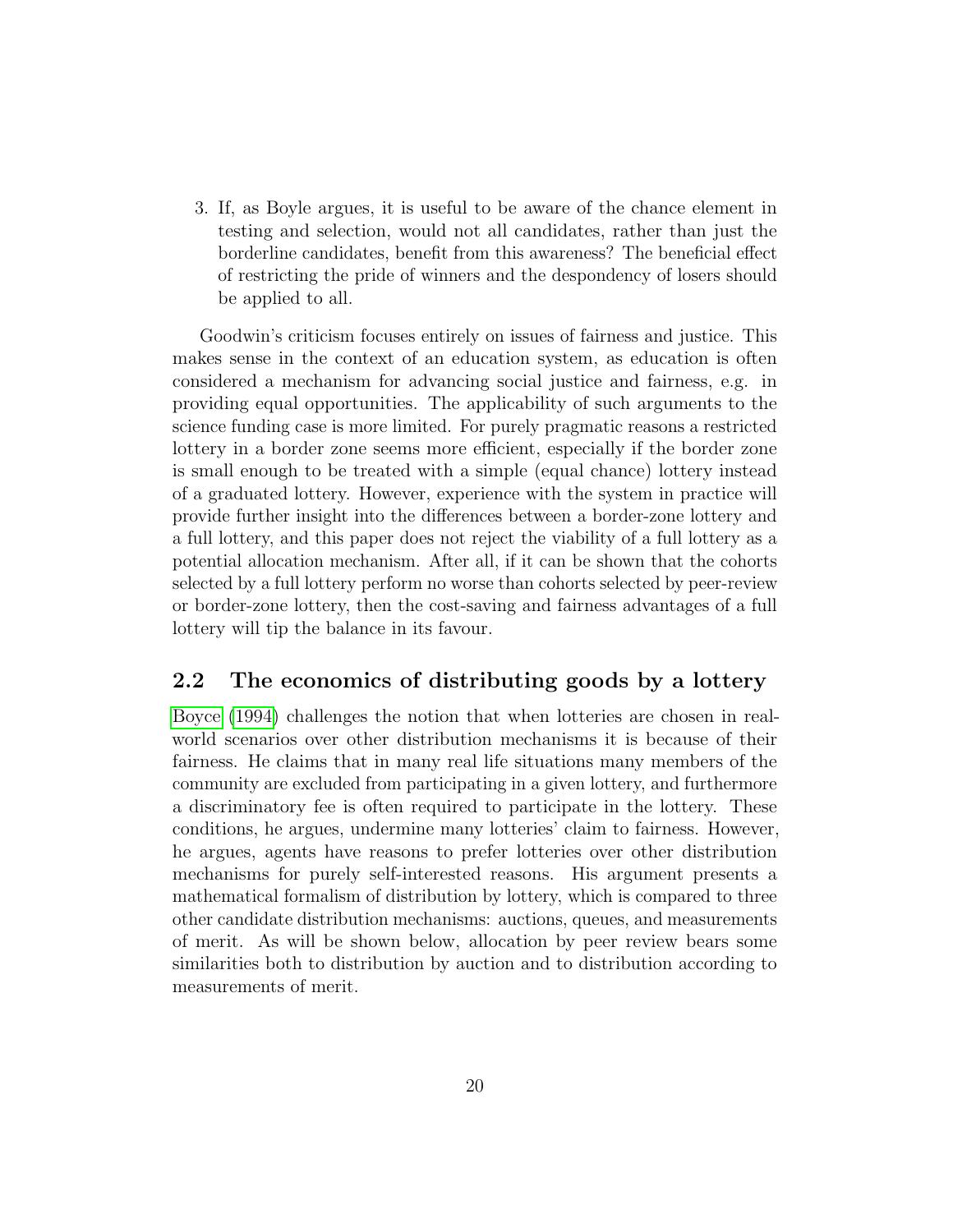### 2.2.1 Optimal distribution

First, Boyce establishes the condition for optimal distribution. Assume we have k homogeneous goods to be distributed among N people. These people will place some value on the goods, which could then be ordered to give a ranking of utilities, say from  $v_1$  for the highest value to  $v_N$  for the lowest. In the most efficient allocation, the goods will go to those who value them the most, yielding an overall utility of  $\sum_{i=1}^{k} v_i$ . Boyce notes, however, that the satisfaction of those members of the group who receive the goods is only one aspect of the efficiency of a distribution mechanism. The other aspect, according to Boyce, is in communal rebate. If the k goods are provided from some collective pool, it may be preferable to require payment from the members who received the goods. This payment could then be distributed back to the community.

Boyce's analysis relies heavily on the value individuals place on the good (in our case, the research grant). This is not the case in science funding, where the measure of a good distribution is one that maximises contribution to wellbeing via the products of research, not one that maximises the satisfaction of the desire of scientists for grant moneys. Keeping this clear distinction in mind, it is worthwhile to consider the issue of consumption in the science funding case for two reasons:

- We may consider whether there is any correlation between the consumption utility of a research grant for a particular scientist, and the likelihood of that scientist's project resulting in a significant contribution to well-being, i.e. whether individuals how are highly motivated to do research end up producing better research.
- If two funding mechanisms are equally good at generating contributions to well-being, we may prefer the mechanism that better satisfies the desires of participating scientists, assuming other secondary desiderata, such as fairness, being equal.

### 2.2.2 Distribution by auction

The go-to economic mechanism for the distribution of goods is an auction. As a well-studied distribution mechanism, auctions serve as a good benchmark for other distribution mechanisms, such as lotteries. According to Boyce, in a k price auction of k homogeneous goods, the goods will sell for some market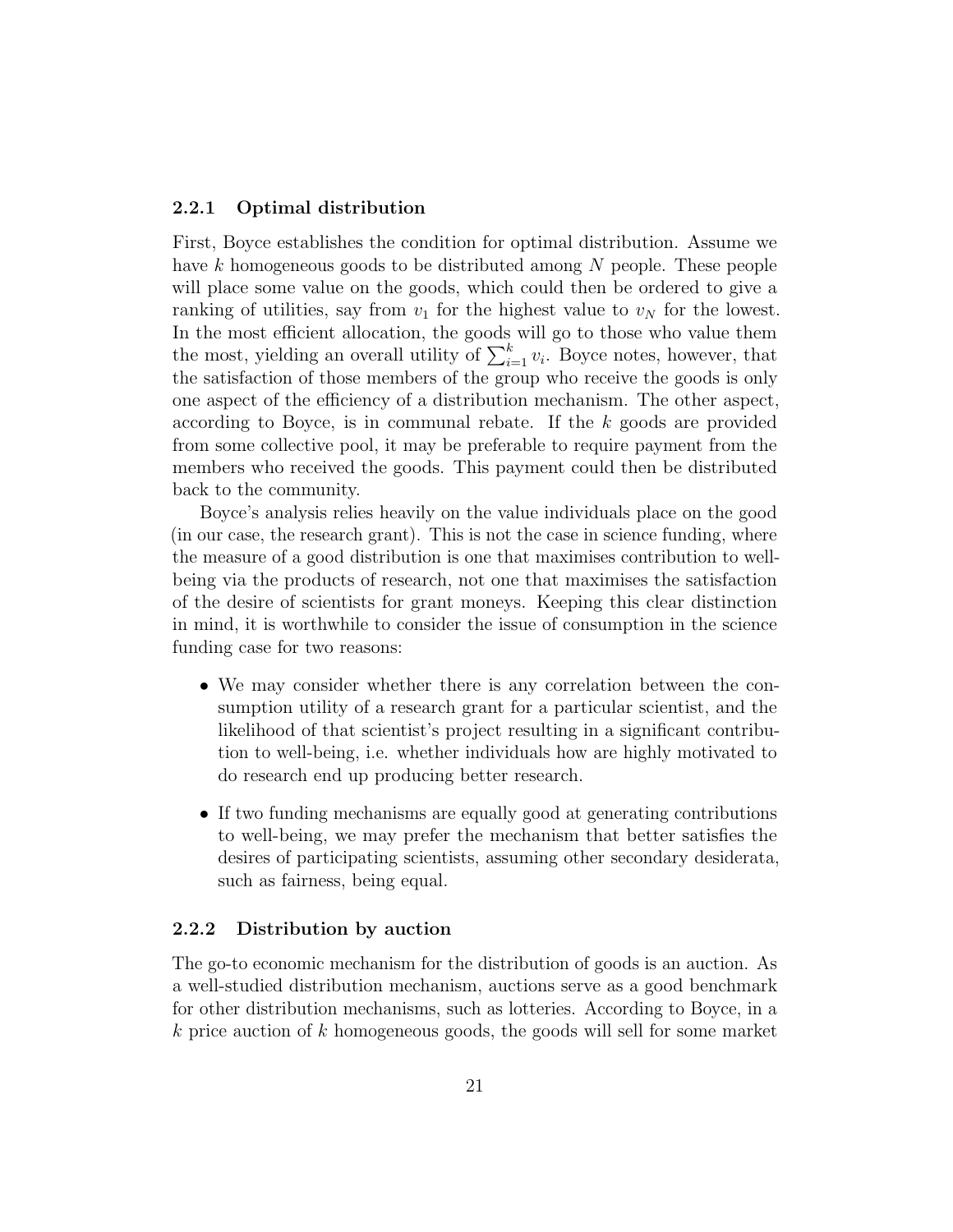value  $v_k$ . There will be k people who are willing to pay this market price, because they value the goods more than the market price,  $v_i \ge v_k$ ; label these people group A. Each member of group A has a consumer benefit of  $v_i - v_k$ , leading to a total benefit of  $(\sum_{i=1}^{k} v_i) - kv_k$ , while the other members of the population, the ones who value the good less than its market value, have no benefit. However, the auction's earnings could be rebated to the community, in which case, assuming equal rebate, there will be a further individual benefit for all members (including members of group A) equal to  $kv_k/N$ . Note that for large communities  $(N \gg k)$  this benefit vanishes.

An analogous system to an auction in the science funding case would be if scientists had to make certain promises about future utilisation of the funds in order to win them, the grants going to those scientists who promised the most. In this case, the scientists would "pay" for the grants with their time and labour, and this "payment" will be distributed to society via the impact of their research. The highly uncertain and dynamic nature of science significantly undermines the viability of this option, because the "payment" offered by scientists cannot be predicted or evaluated accurately in advance.

In such a "promise competition" there would be a clear incentive to exaggerate what one can deliver, with clear harmful consequences. In fact, since proposals in peer review are evaluated as a hybrid of researcher credentials, project details, and expected impact, some element of auction (in the form of promise competition), and motivation for exaggerated promise, already exists in the current peer review system.[14](#page-21-0)

A good measure against exaggeration would be to penalise scientists who did not deliver on their promises. However, due to the highly uncertain nature of research such penalisation is likely to be dished out to scientists who gave their honest best estimate. Furthermore, penalisation could, in the long run, result in more risk-averse proposals, to the detriment of the entire enterprise. Unless other solutions could be found, an auction-like mechanism seems to be ruled out for science funding.[15](#page-21-1)

<span id="page-21-0"></span><sup>&</sup>lt;sup>14</sup>The issue of exaggerated promises by scientists and the harm caused by the resulting unrealistic expectations is discussed in several of the papers collected by [Irwin and Wynne](#page-37-9) [\(1996\)](#page-37-9).

<span id="page-21-1"></span><sup>&</sup>lt;sup>15</sup>An alternative auction-like mechanism, where scientists compete by proposing sensible cost-saving mechanisms in order to win grants, would possibly help as a one-off exercise to curtail inflating expenses such as instrumentation costs. However, it is not likely to be a sustainable allocation mechanism.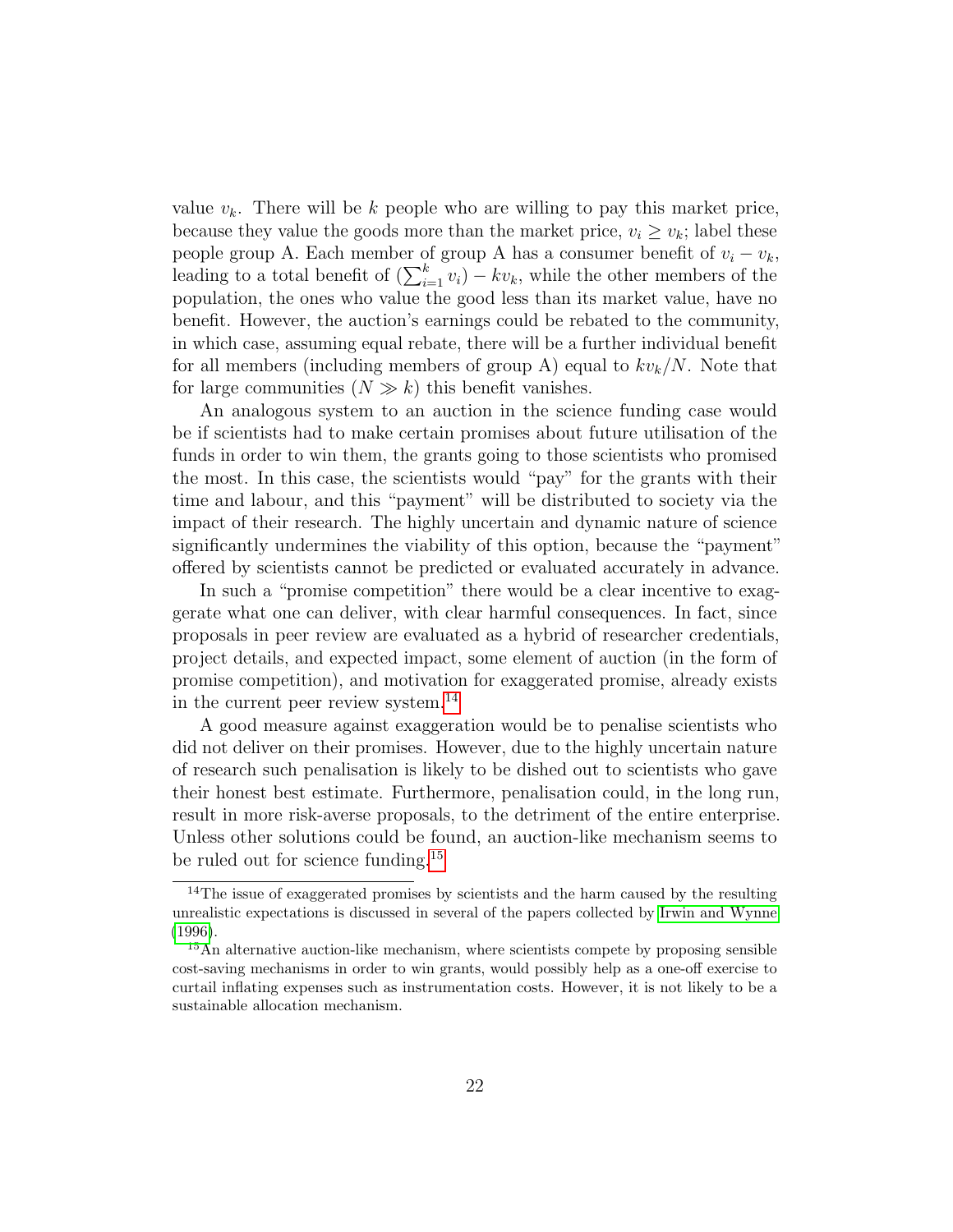#### 2.2.3 Distribution by queue or evaluation of earned merit

According to Boyce, in a queue or merit system, the k individuals who value the goods the most will need to spend resources by an amount close to  $v_k$  in order to win the goods. The kind of queue discussed here is a first-comes-firstserved mechanism, where individuals can spend resources (waking up earlier, sleeping by the venue the night before) to improve their chances of winning the goods. From an economics perspective, this mechanism's operation is indistinguishable from a merit evaluation system, if we assume a merit system where the individuals are able to expend resources in order to gain merit. A queue has a similar individual efficiency performance as an auction, because k individuals win the goods by "giving up"  $v_k$  worth of resources. However, queues are less efficient from a community perspective, since the cost paid by participants is dissipated (lost) in the case of queues, without leaving the possibility of communal rebate.

The issue of the expected utilisation of research funds rules out a firstcomes-first-served queue model for science funding. Given the evidence presented in §[1,](#page-1-1) that extra time spent on a proposal does not correlate with higher likelihood of success, it is unlikely that Boyce's system of earned merit is a good model of science funding applications, though at a coarse grained level we may say that the high time investment involved in grant applications leads to self-selection amongst scientists. There is, however, no clear reason to believe that the scientists most able and motivated to spend significant time on grant applications are those most likely to maximise utilisation of grants.

In addition, in the science funding case there may be a further consideration, which is the advantage, both to applicants and reviewers, of participating in the review process. For the applicants, these benefits include constructive criticism from experts in their fields who they might not have access to otherwise, and, arguably, a more honest opinion of their proposal allowed by the anonymity of the review process. As to reviewers, the process grants them access to a comprehensive snapshot of the research agenda in their field, which is fuller than the picture derived from the list of accepted proposals (which is often made public), and timelier than the published record due to the duration of research and delays in the publication process itself. Furthermore, being a member of a review panel grants the reviewers prestige as experts in their field, and provides them with tacit knowledge about the workings of the system which might help the chances of their own proposals or those of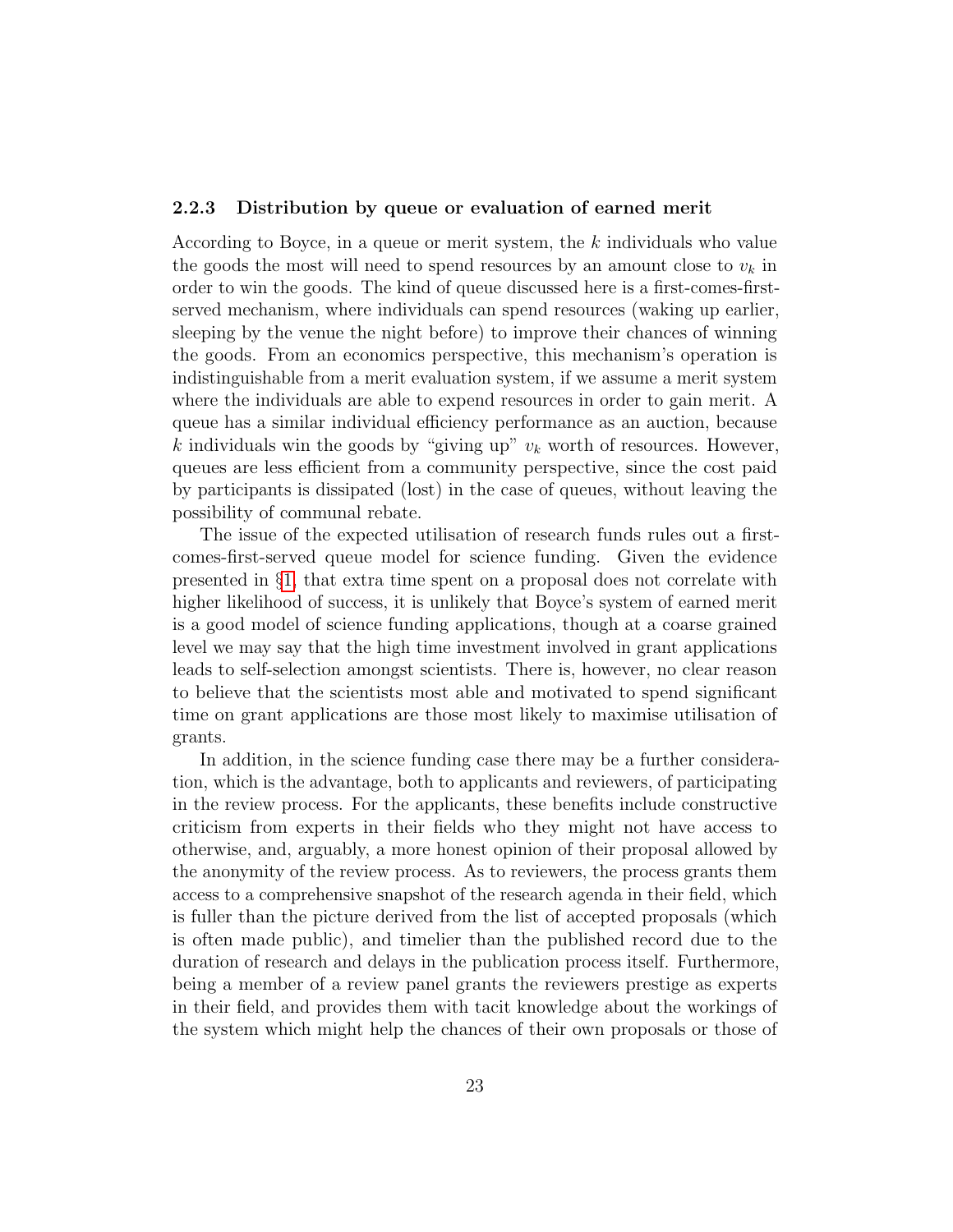their colleagues. Having said that, it is not clear that these advantages are significant when compared to issues of utilisation and cost, or even desirable, nor is it clear that these benefits cannot be captured in other distribution systems, or via pathways outside the distribution mechanism.

#### 2.2.4 Distribution by lottery

First, Boyce establishes that lotteries are not efficient, in the sense that they do not maximise overall utility. For now, assume the lottery is non-transferable, i.e. winners cannot sell their winnings to other members of the community. The overall utility yield will be the average utility multiplied by the number of goods,  $kE(v)$ . It is easy to see that this quantity is always smaller or equal to the optimal utility presented above, and it is only equal when everyone values the goods the same.

Boyce then extends his analysis to a consideration of community rebate in the lottery case. If the lottery requires that participants pay a fixed, non-refundable fee  $F$ , the number of participants in the lottery,  $n$ , will be determined such that the last person to participate is indifferent between the expected value of the lottery and the fee,  $F = (k/n)v_n$ . All participants other than the last have positive expected utility, as  $v_i \geq v_n$  for all  $i < n$ . Define group B as those  $n - k$  individuals who would participate in a lottery, but would not pay the market price in an auction of the same goods (note that their number, but not their identities, is the same as those who participate in the lottery and lose). For everyone in group B,  $v_k > v_i \ge v_n$ . Thus, if the fee was set equal to  $v_k$ , the lottery would become equivalent to an auction. Like an auction, a lottery can also implement a rebate, where the earnings from the fees are redistributed back to the community. In the absence of rebate, all members of group B would prefer a lottery to an auction, as it gives them a positive expected utility.

Now consider the case of a transferable lottery, where winners are allowed to sell their winnings to another member of the community. All community members outside of group A will, upon winning the lottery, end up selling their winning to a member of group A. Thus, a transferable lottery encourages speculating, and the number of participants in a transferable lottery will be greater than the number of participants in a non-transferable lottery.

First, let us consider the issue of transferability in the science case. In Boyce's analysis the goods are non-monetary and the agents obtain them with money, whereas in the science funding case the goods are composed of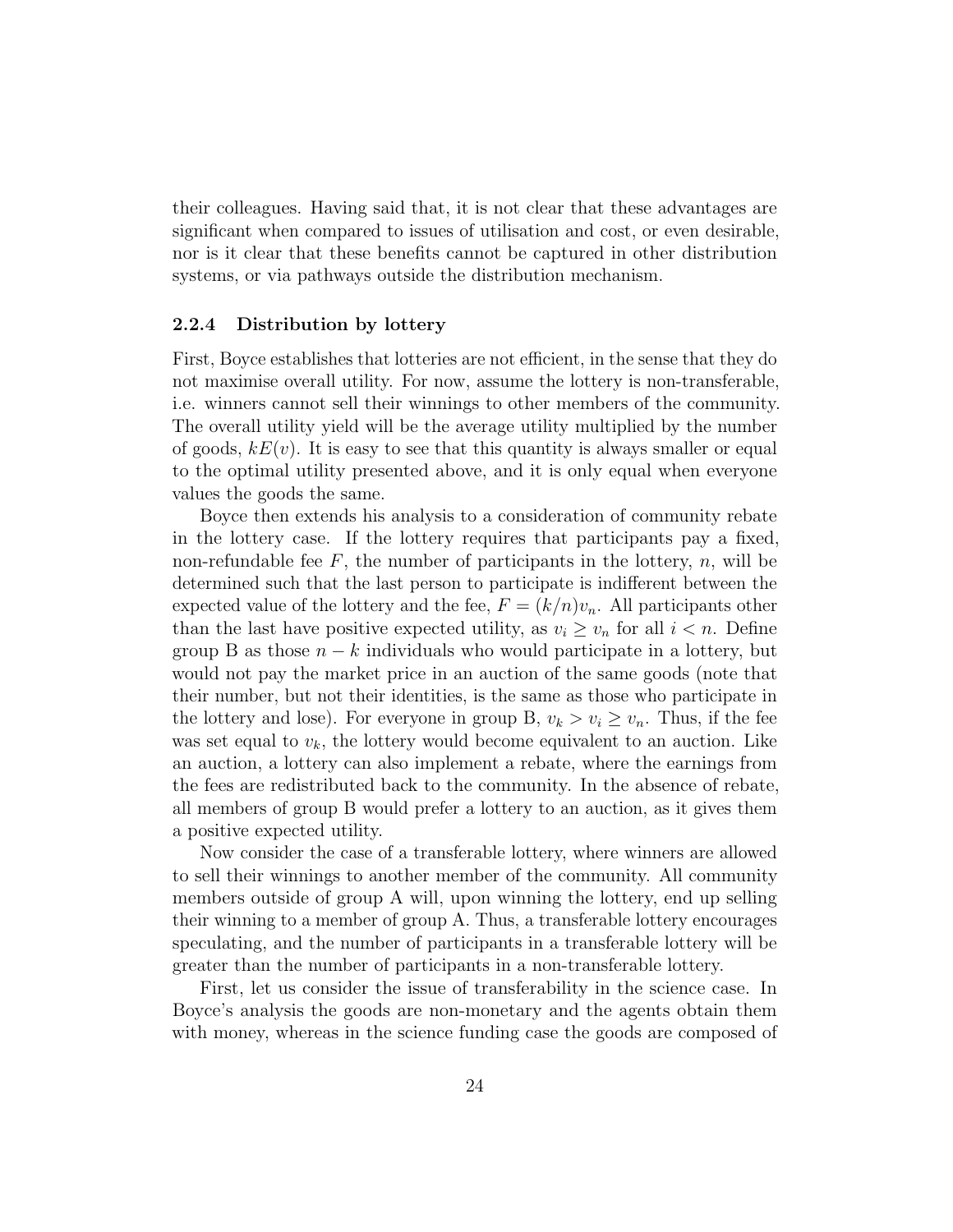a significant monetary element (as well as some non-monetary perks) and the scientists obtain them by writing proposals, a process which dissipates their time. Collaborations aside, scientists do not seem particularly interested in obtaining each other's time, making transferability problematic. I will therefore consider only non-transferable lotteries as possible science funding mechanisms.

Now, consider the possibility of participation fees and community rebate in the science funding case. Currently, research proposals have little value for anyone except, perhaps, their author, and so there is no possibility of rebate (as is common in merit evaluation systems). In order to consider possible rebate mechanisms, the time spent competing for grants needs to be replaced with an activity that achieves something of value to the community, for example contribution of time and experience to the education system or relevant industries, or mentoring young researchers. If mixed with some light checking mechanisms (e.g. those proposed by [Gillies](#page-36-0) [\(2014\)](#page-36-0); [Fang and](#page-35-0) [Casadevall](#page-35-0) [\(2016\)](#page-35-0)), we get a system that guarantees some minimal level of utilisation, reduces lost costs (by reducing the time wasted on detailed applications), introduces rebate (in the form of "participation fees") and, according to Boyce's analysis, increases participation.

# <span id="page-24-0"></span>3 Design of a possible science lottery policy

The previous section presented two theoretical approaches to the use of lotteries, and each could be, with some modification, applied to the case of science funding. Another important lesson from the works presented in the previous section is the importance of small details that can make a big difference between two setups that could both be called "lotteries". This section presents a sketch of one possible design of a lottery mechanism for distributing research grants; this sketch is made in order to highlight the various considerations that are involved in the design of a science funding policy.

### 3.1 Organise panels by epistemic activities

Selection of applicants depends on the skill set required of the applicant, and on the similarity of the proposed project to previously attempted projects. Both of these judgements, of required skills and of similarity to past projects,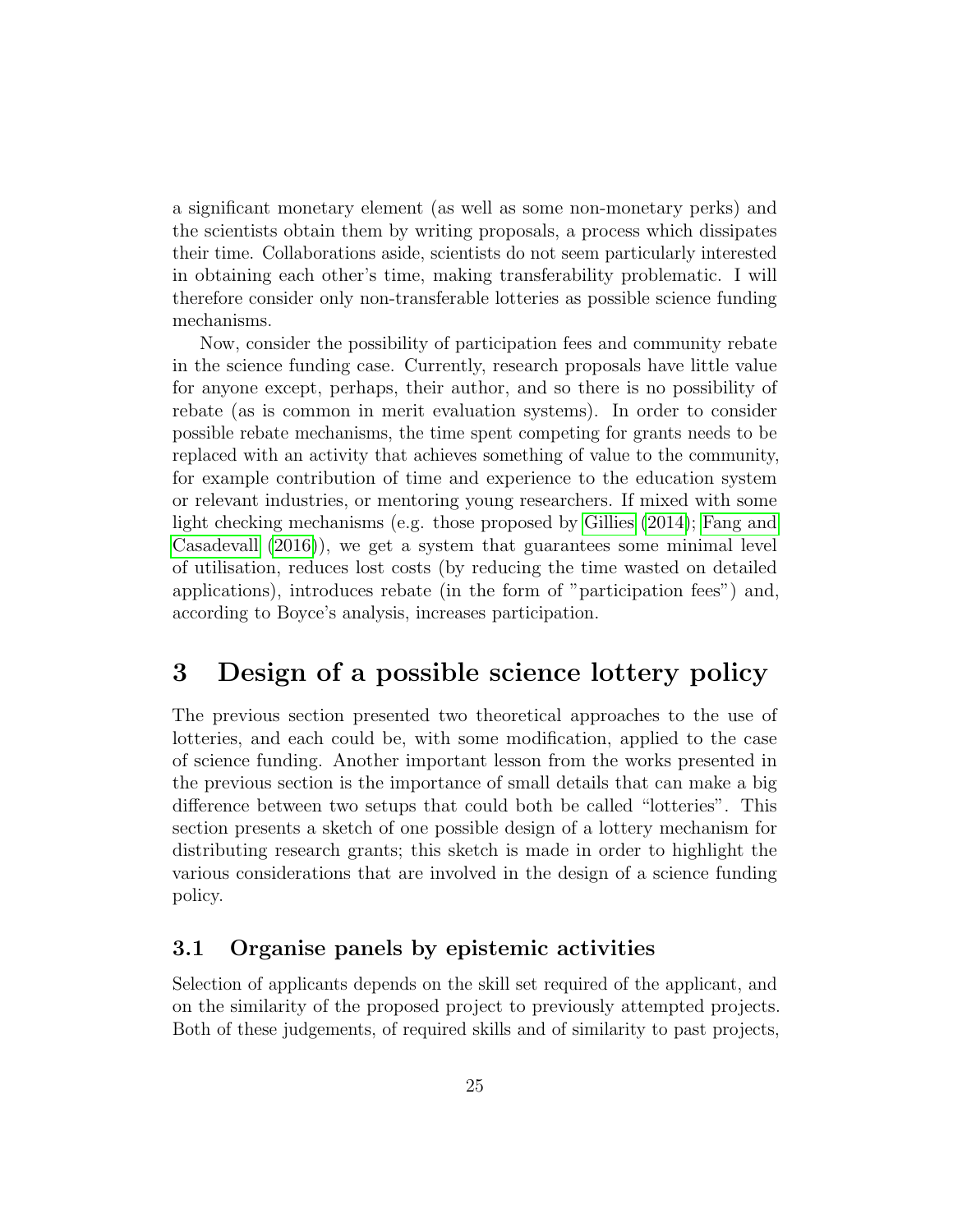require knowledge of a specific area of science. Thus, it makes sense to have the funding mechanism operated by multiple sub-organisations, each responsible for a specific area of research, in a similar manner to the different funding panels within the US National Science Foundation (NSF). However, due to the dynamic nature of research, this structure should be subjected to constant revision, as new areas emerge and old areas diminish in significance.

Based on the expert knowledge required, it makes sense to assign panels according to different epistemic activities [\(Chang, 2012\)](#page-34-10), rather than, say, academic disciplines or addressed social need, as communities engaged in a particular epistemic activity are best positioned to accumulate and access knowledge regarding the relevant skill set and similar past projects. Examples of epistemic activities in this context include the design of computational models of climate systems, the construction of optical tools (such as optical tweezers) for the study of biological and chemical colloids, and the observation of particular species in their natural habitats. In this, I accept some aspects of Polanyi's arguments regarding science funding [\(Polanyi, 1962\)](#page-37-2), stemming from the role of tacit knowledge in epistemic activities, though in general the mechanism proposed here significantly differs from the peer review he defends, as discussed below.

### 3.2 Initial filter by fair and public criteria

Scientific activity is highly specialised. As such, most members of society would not make good utilisation of science grants. Luckily, scientific activity, and especially scientific training, is also highly codified, in university courses, postdoc programs, and counting of publications and citations. While each of these codified practices has limitations as a measure of ability, combinations of indicators could offer a range of tools for individual panels to create fair and public criteria required to submit a funding application. For example, some panels may require a PhD from a set of recognised institutes, others may add a requirement for a certain number of publications in a set of relevant journals, etc. When drafting these requirements, it is important that elements of chance and bias (e.g. in getting a publication) are remembered, and to the extent that this is possible multiple alternative routes are offered for candidates to meet the criteria. Furthermore, the discussions about requirements should take place openly and frequently within the active community pursuing the system of practice, and should preferably focus on the *minimal* set of evidence that can guarantee the applicant has the minimal skill set required to pursue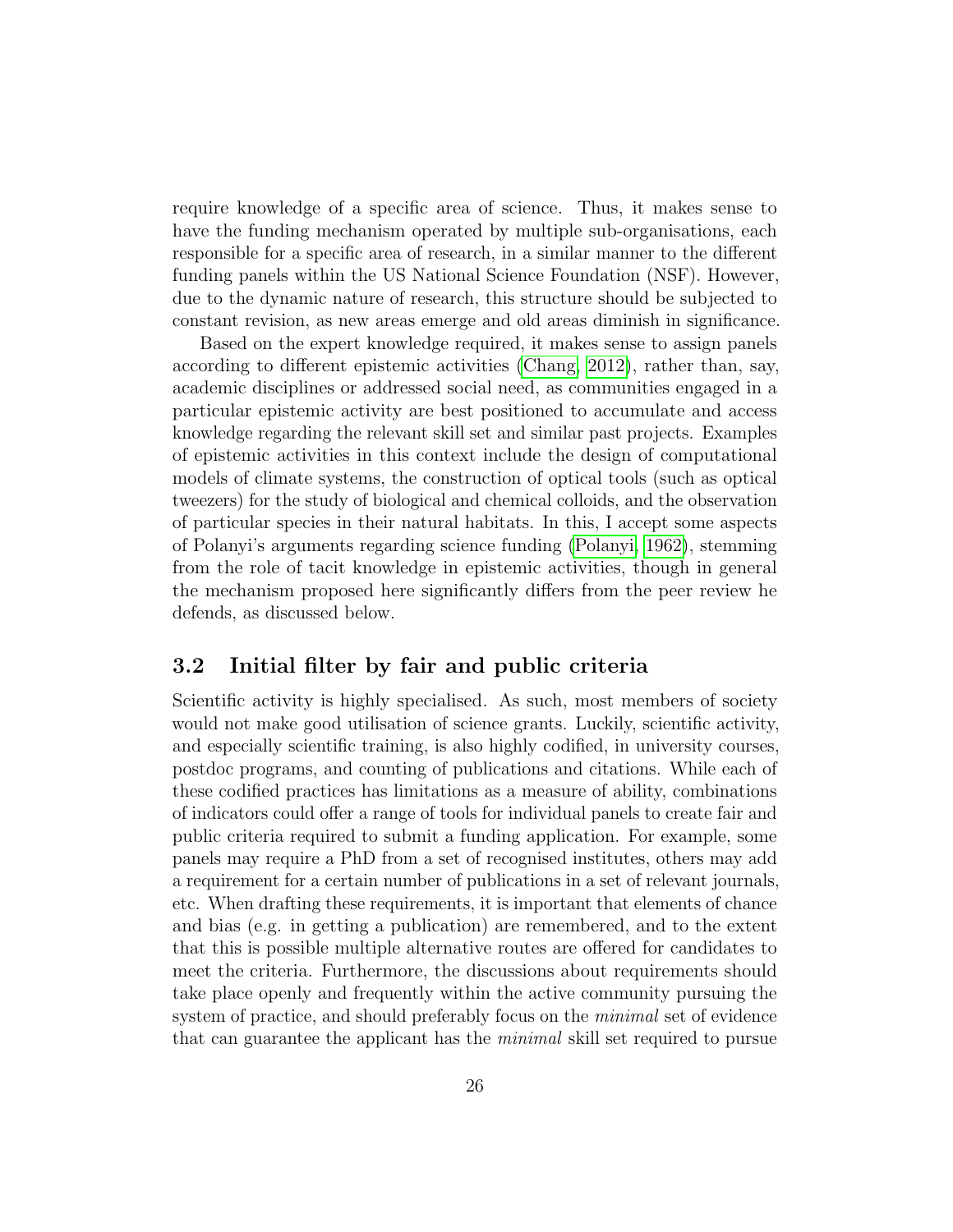research in the area.

There are two main reasons for focusing on the *minimal* set of skills, as opposed to a desired set of skills or an evaluation of skill to go along the evaluation of the proposal:

- 1. All else being equal, a broader admission into the system will increase fairness and representation, and will increase the likelihood of the lottery admitting unorthodox individuals with unorthodox ideas.
- 2. Given current tools and understanding, our ability to state exactly, in advance, what the required skill set would be is limited, and our ability to measure those skills even more limited.

There is insufficient space here to defend the second point, but in brief, it is the result of the following considerations:

- Scientific activity, starting with funding and ending with publication of results, is extremely heterogeneous, requiring, among others, technical skills, cognitive skills, interpersonal skills, managements skills, emotional resilience, creativity, and discipline.
- Some of these skills are measurable, but such measurements (e.g. in the screening of candidates for high-rank positions in the Israeli army, including non-combatant positions) can be very costly, requiring a trained psychologist to spend several intensive days with the candidate while the candidate performs various tasks in special test facilities.
- Many of these skills are difficult the operationalise, as there are different views about what these skills mean and how they are manifest.
- Some skills are often latent, only made manifest in rare situations that are hard to recreate in a test environment.
- Some skills may change over time, due to personal development, personal trauma, or other sources; significantly, the change may occur *during* the length of a research project, which is often measured in years.
- The strength of some of these skills may be highly situation-dependant, relying less on the individual and more on the physical or social context of the lab, such that they should not serve as a basis for selection.[16](#page-26-0)

<span id="page-26-0"></span><sup>&</sup>lt;sup>16</sup>This point about situation-dependent personal traits bears strong resemblance to the situationist account of moral character presented by [Doris](#page-35-12) [\(2002\)](#page-35-12).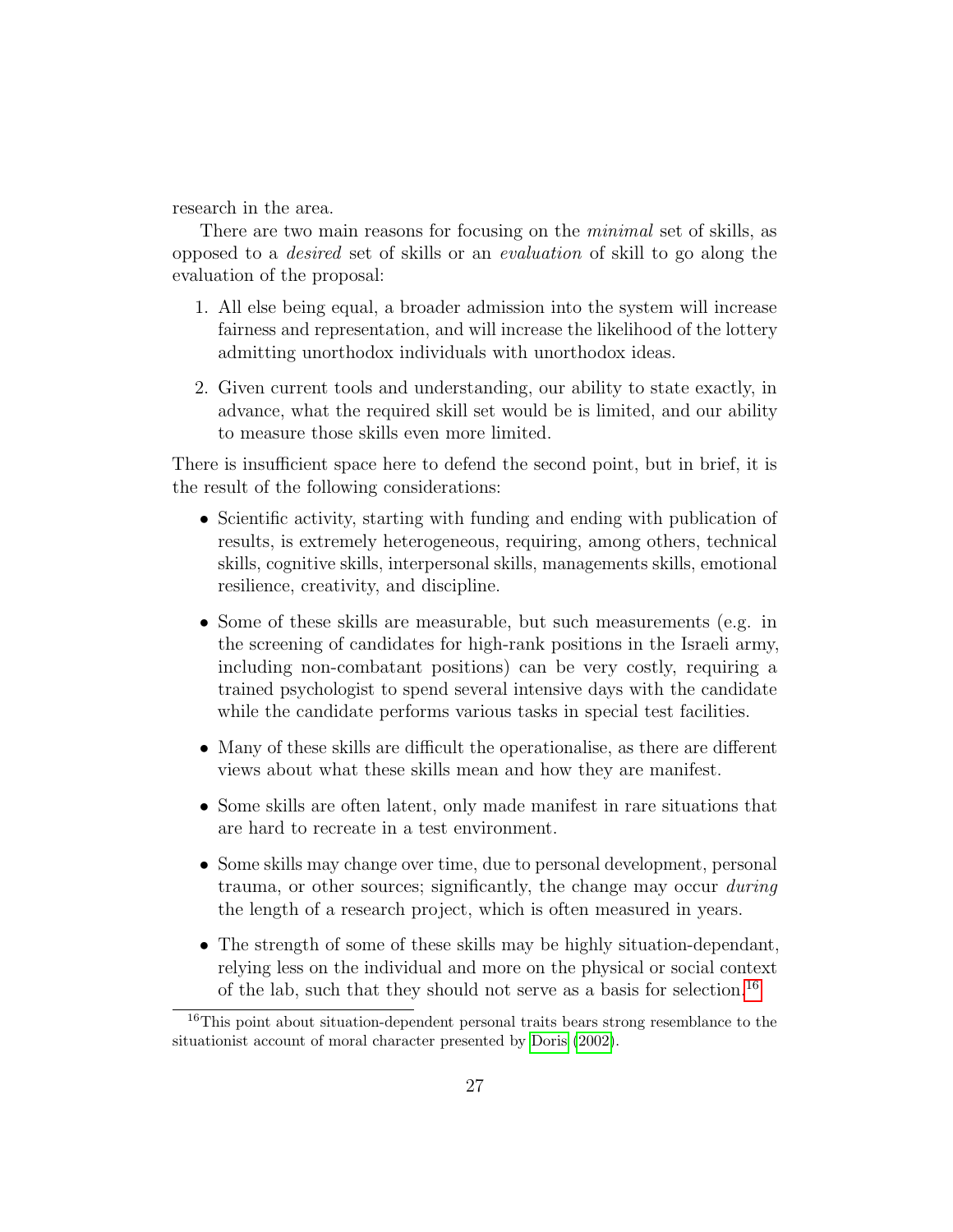• The relevance of some of these skills depends on the specific nature of the research project, but there is high uncertainty about the precise nature of the project *ex ante*, at the point of proposal evaluation.

Despite all the above limitations, it is hard to argue that there are no cases of robust high ability in individual scientists. Such cases are given special consideration in the proposal, as discussed below. If further evidence suggests there really are no such cases, or that it is better to craft policies as if there are no such cases, these special provisions may be dropped.

## 3.3 Use short proposals to locate projects in the space of possible projects

Uncertainty is inherent to scientific research. Therefore, it makes no sense, neither for accountability nor for efficiency, to ask candidates for detailed research plans. Still, not all projects are identical; history tells us that some projects yield great benefits to society and further research, others less so. As a compromise, it makes sense to ask candidates for short project descriptions, that associate the project with the panel it is submitted to, that outline the perceived potential of the project, and that detail its similarity to past projects, or lack thereof.

Such proposals should serve four purposes, and no other:

- Validate that the project was assigned to the right panel, and if necessary refer it to another panel.
- Further validate that the applicant is minimally conversant in the knowledge of the field, and outright reject applications from candidates which are not. This should be done carefully however, as radically novel proposals (proposals that lie outside the "vision range" of the panel members) may appear at first incomprehensible or incompetent.
- Locate, as accurately as possible, the proposal within the best estimate of the epistemic landscape of the domain. This largely involves drawing analogies to similar past projects and their revealed impact, and some extrapolation into the future of the field and the expected impact of the proposed project. Since information provided in the proposal is slim, the assignment should be rough, into groups of "known high merit", "known medium merit", "known low merit" and "unknown merit". It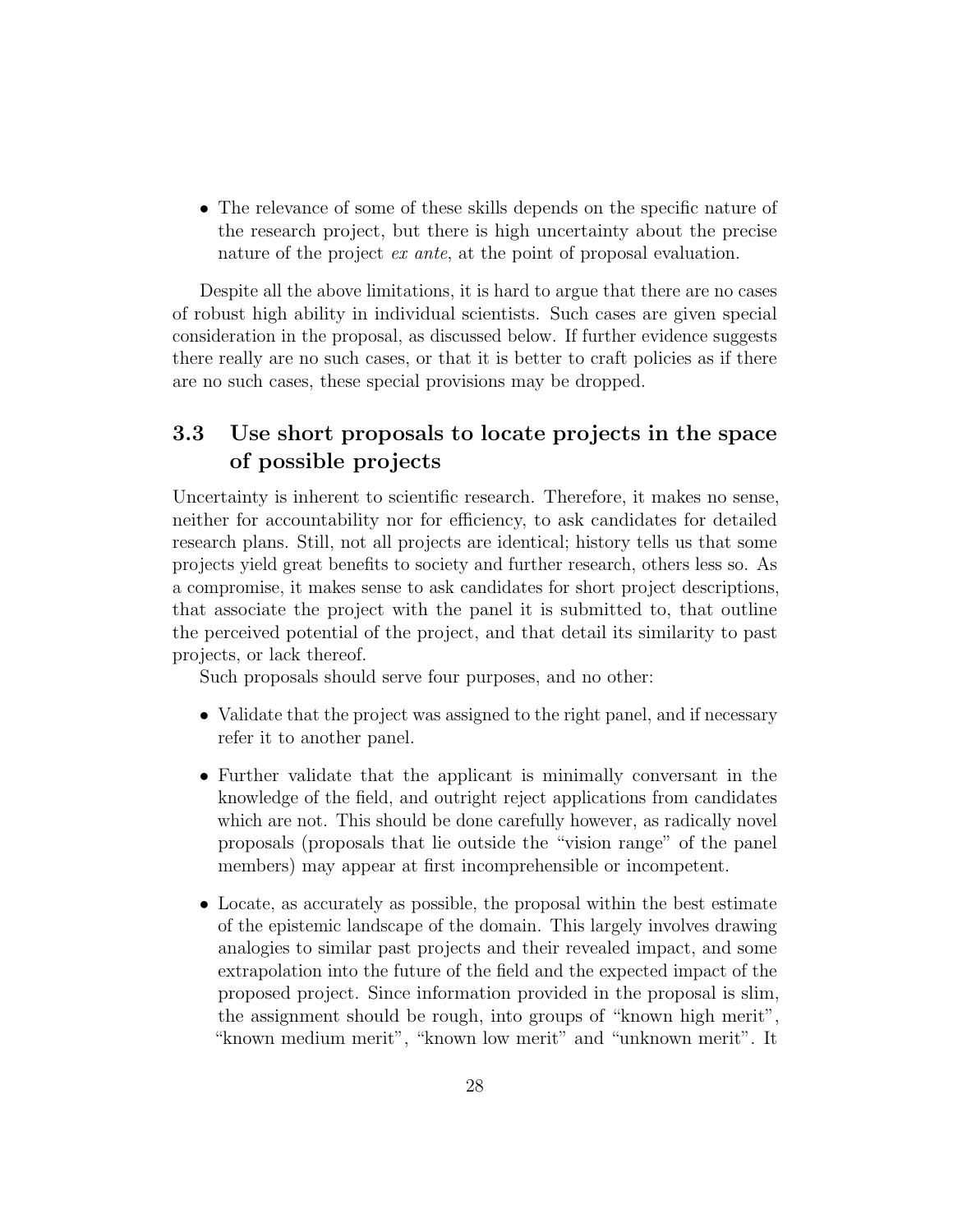might be possible to introduce graduation within the unknown merit group as well, if the distinction between known and unknown is done on a scale rather than as a sharp distinction.

• Contribute to the detection of rare cases of exceptional talent, where the application should be funded outright.<sup>[17](#page-28-0)</sup> Preferably, the main bulk of the detection of exceptional talent should occur outside of the funding exercise, e.g. via international competitions, or if a talented individual successfully solves a "hard nut", a long-unsolved problem in the discipline, or if they are able to make a significant and recognisable novel contribution without guidance or financial aid. If these signs are not detected prior to the funding exercise, a research proposal may indicate either of the last two, and panel members would be allowed to inquire further into such cases. Either way, this would only capture a small subset of as-yet-undetected talent, as one reviewer noticed. In cases where individuals have already demonstrated exceptional talent through a major contribution there should be, and are, available funding streams outside the lottery to support them.

## 3.4 Triage proposals, using a lottery for the middle group

The assignment of expected value, based on the location of the project in the space of possible projects, is used to triage the proposals:

- 1. All proposals of known high merit should be funded. Based on the results of Graves et al. (§[1.1\)](#page-2-2), this would account for about 10% of proposals, though of course some variation is expected over time and between fields.
- 2. Proposals of known medium merit and proposals of unknown merit should be placed in a lottery. If graduation is used for the unknown merit group, a graduated lottery may be used accordingly, in a similar manner to Boyle's graduated lottery.

<span id="page-28-0"></span> $^{17}\rm{Examples}$  of cases where short texts were sufficient to detect exceptional talent include Hardy's recognition of Ramanujan, and Russell's recognition of Wittgenstein. However, the false positive rate for such cases may be quite high, and therefore selection via this process should be preferably combined with other indications of exceptional talent, and the performance of selected individuals should be monitored.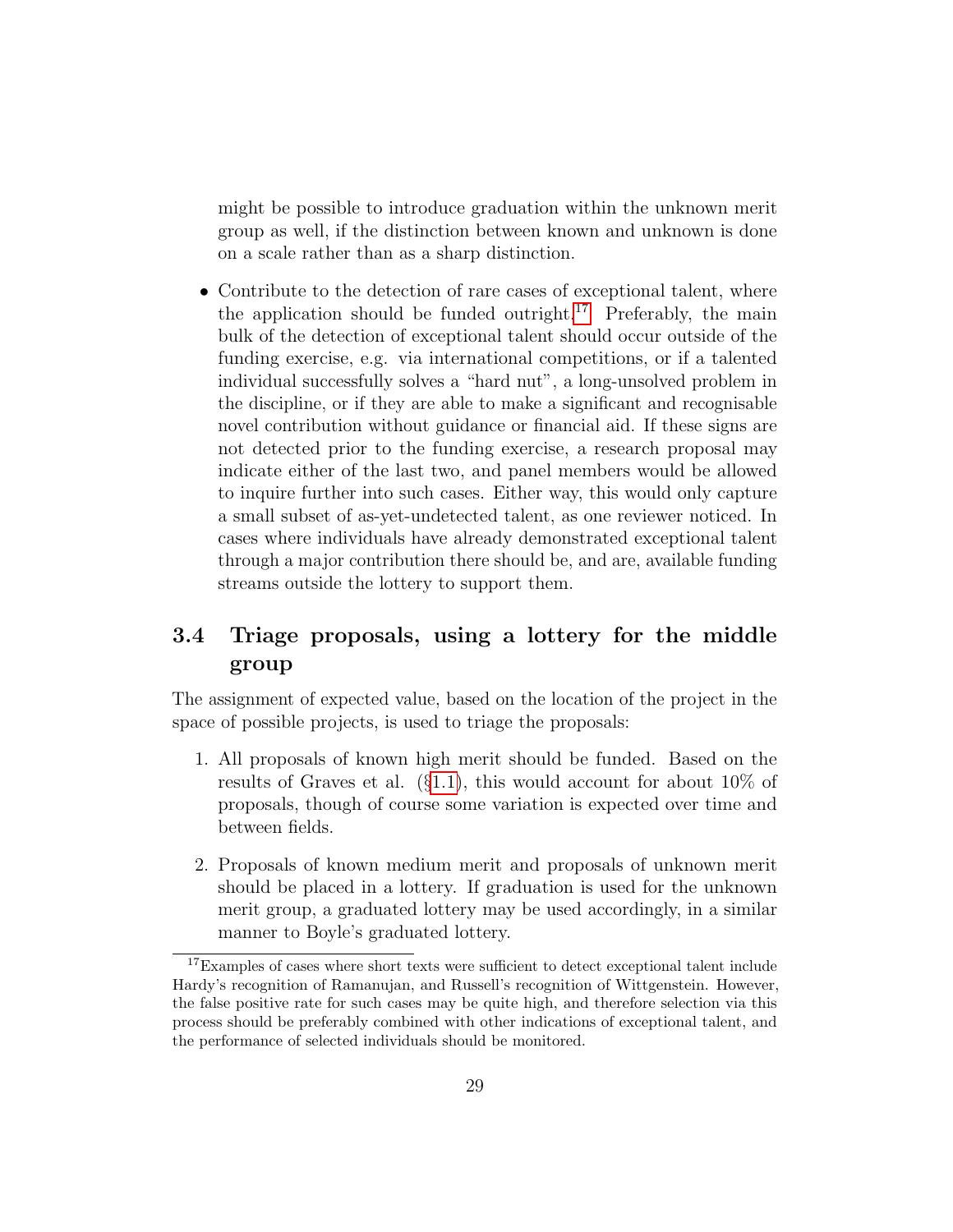3. All proposals of known low merit should be rejected. Based on Graves et al. this would account for 50-60%.

Further fine details should be considered:

- The lottery should be carried out publicly, and the random selection mechanism should be open to scrutiny.
- Authors of applications which have been scored as known low merit should be informed of the past projects which have been relied upon to make the judgement.
- If there are not enough funds to fund all projects of known high merit, e.g. in the early stages following a major breakthrough, it may be preferable to hold back and only select a significant portion of these proposals (by lottery). This will allow non-paradigmatic research (the unknown merit group) a chance of funding, and will also help prevent over-specialisation of the domain. The high merit projects which are left unfunded in that particular round are likely to be funded in near-future consecutive rounds, when more fine-grained information will be available about the epistemic landscape near the high merit peak.

## 3.5 Managing potential outcomes of introducing a lottery

There may be initial upheaval following the introduction of random selection into a hitherto fully decision-based selection mechanism, either from scientists themselves, or from the general public and its representatives about the apparent misuse of public money. This may be counteracted by communicating the message that uncertainty in research is ineliminable, and a limited lottery has a good chance of yielding better results for society in the long run.<sup>[18](#page-29-0)</sup>

Two expected objections to the proposal are related to waste: one worry is about an increase in the number of low-quality proposals funded, the other worry is that a lottery may encourage malicious abuse of the system, i.e. applicants submitting off-hand proposals, winning by lottery, and then

<span id="page-29-0"></span><sup>18</sup>At least as far as philosophers of science (and the few scientists) who attend philosophy of science conferences are concerned, there seems to be no serious upheaval upon hearing the proposal, though of course the reactions to ex cathedra arguments may differ significantly from reactions to the real thing.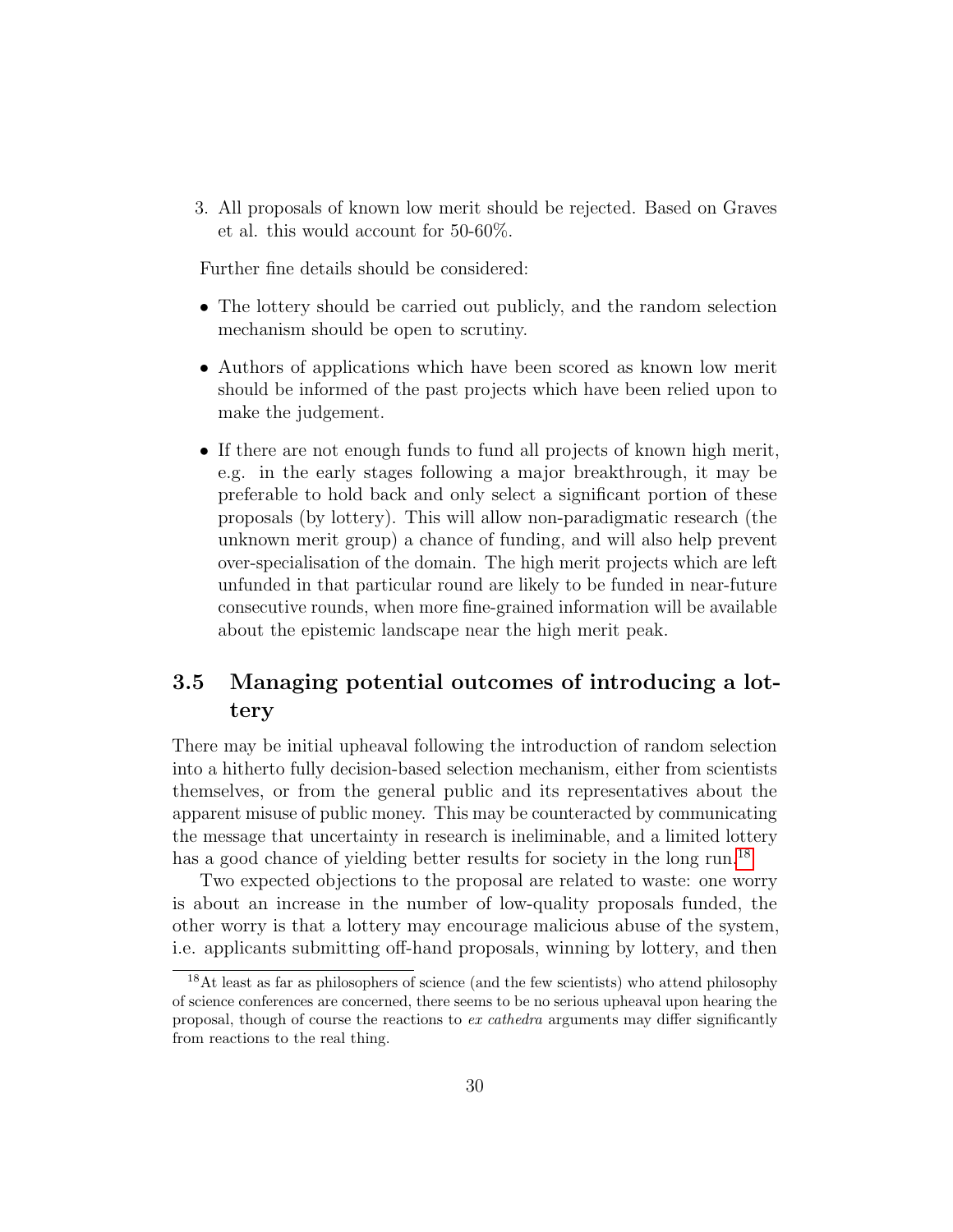wasting the funds. First, it is important to note that even under the current system there are projects that lead nowhere, and scientists who misuse public funds. Second, both worries can be mitigated by follow-up monitoring postfunding by the funding agency, especially of projects funded by lottery, e.g. by requiring annual reports and utilising occasional spot checks of laboratories. If the will and funds could be mustered, this exercise could be extended from a mere policing effort to a continual communication and a positive supporting role the funding body could offer the researchers they fund, a role they are particularly suited for, given their connections to field experts and their knowledge of the current research portfolio.

Finally, a serious concern is that projects have high set-up costs, and that the regular freezing and unfreezing of projects that can be expected under a lottery system will be highly inefficient. This concern is somewhat lessened by the triage element, as proposals for continuation are likely to have known merit, and therefore if that merit is high they would be funded without a lottery, and if that merit is not high then perhaps the loss is not so great. Furthermore, best practices could be devised for documentation, facility swap, and skill transfer, so that the costs of freezing and unfreezing projects is lowered.

# <span id="page-30-0"></span>4 When should a lottery not be used

The argument for a lottery relies on various assumptions about the nature of research. It is possible that in certain domains these assumptions do not hold, and therefore allocation of research funds by lottery will not be a good method. Such domains might be identified by the kind of projects being proposed, or by the kind of discipline in which projects are proposed. This section looks at some of these scenarios.

## 4.1 Very expensive projects

The lottery mechanism was designed with a certain (common) project size in mind: projects that last anywhere from one year to seven years, and cost in the range of tens of thousands of dollars to a few million dollars per year. In contrast, some science/engineering mega-projects, such as the Human Genome Project, cost much more per year and last for a much longer time. There are several reasons why it might not be beneficial to include such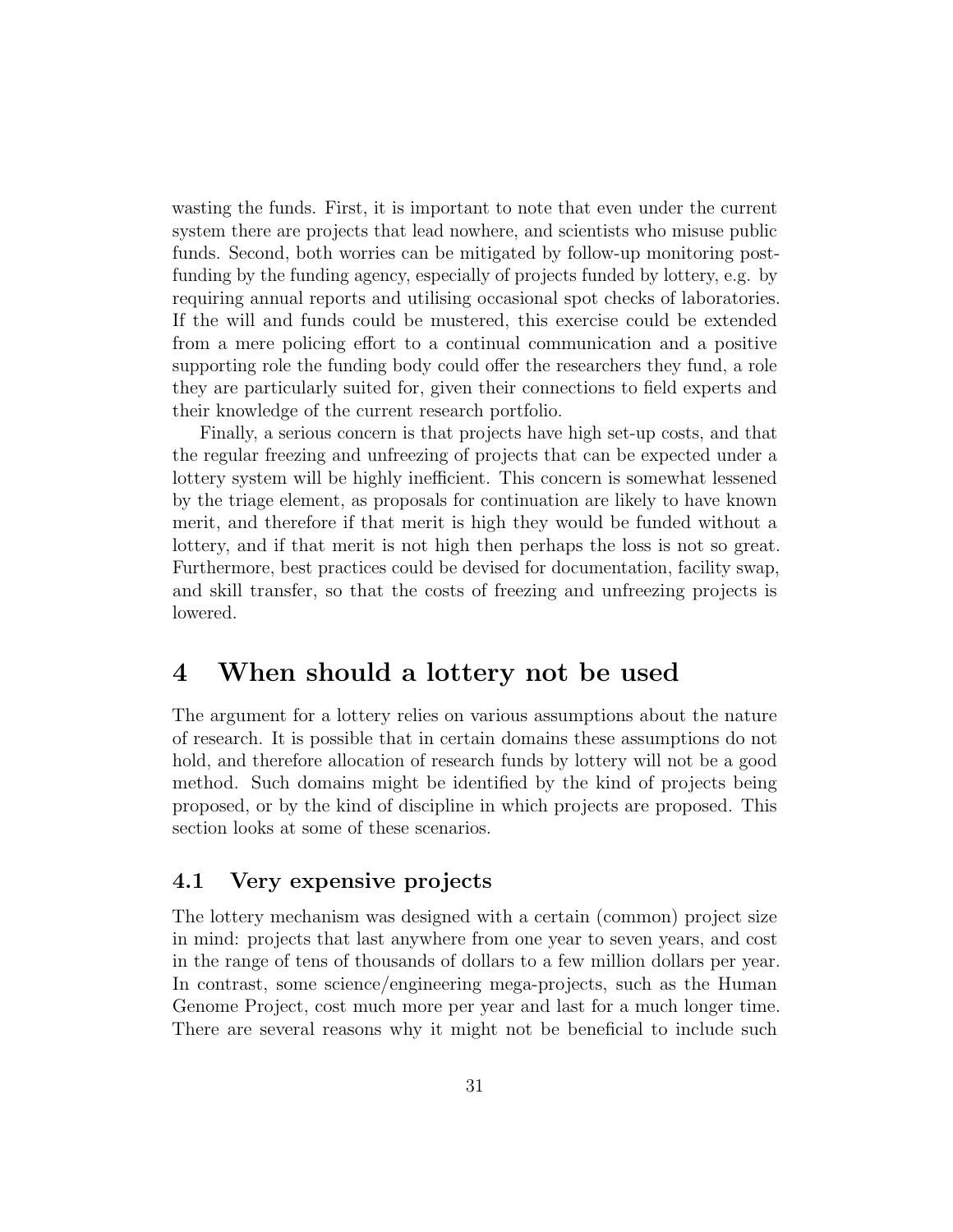mega-projects in a lottery system:

- 1. Mega projects require sustained funding over a long period of time. It is not immediately obvious how this could be guaranteed under the lottery system. For example, if a single lottery win locks funding for a mega-project for its entire duration, and in a short span of time many mega-projects win the lottery, then the funding pool will be tied down to these projects, crowding out all non-mega-projects in the funding pool, and the lottery's advantages of innovation and responsiveness will be lost. If, on the other hand, mega-projects would require sequential lottery wins for sustained support, we run the risk of wasting significant funds on partial projects.<sup>[19](#page-31-0)</sup>
- 2. Mega projects often combine a multitude of sub-projects, some of which are purely scientific/exploratory and many others which are purely engineering. A top down approach has been shown to produce useful results in the management of large-scale engineering projects, and so it may be more efficient to submit only the exploratory scientific subprojects to a lottery within the general budget of the mega-project (though see discussion of bounded uncertainty below).
- 3. Decisions to fund mega-projects often take into consideration factors that have been largely neglected in this paper, such as job creation, national pride and/or international cooperation, and excitement and encouragement of individuals to engage with science and scientific careers. These factors place such decisions quite visibly on the political agenda of local and national policy makers, who are in a position to make a justifiable decision on matters of relatively low-uncertainty, such as job creation (at least, in this they can outperform a lottery).

## 4.2 Bounded uncertainty

In certain cases the inherent uncertainty of research is less relevant to project choice because the range of possible projects is bounded by some external constraint. For example, the research may be focused on producing a certain tool or answering a certain question within a given (short) timeframe, e.g.

<span id="page-31-0"></span><sup>19</sup>Current funding practices also sometimes fail in providing sustained support for megaprojects, for example the partially-funded Superconducting Supercollider in the USA.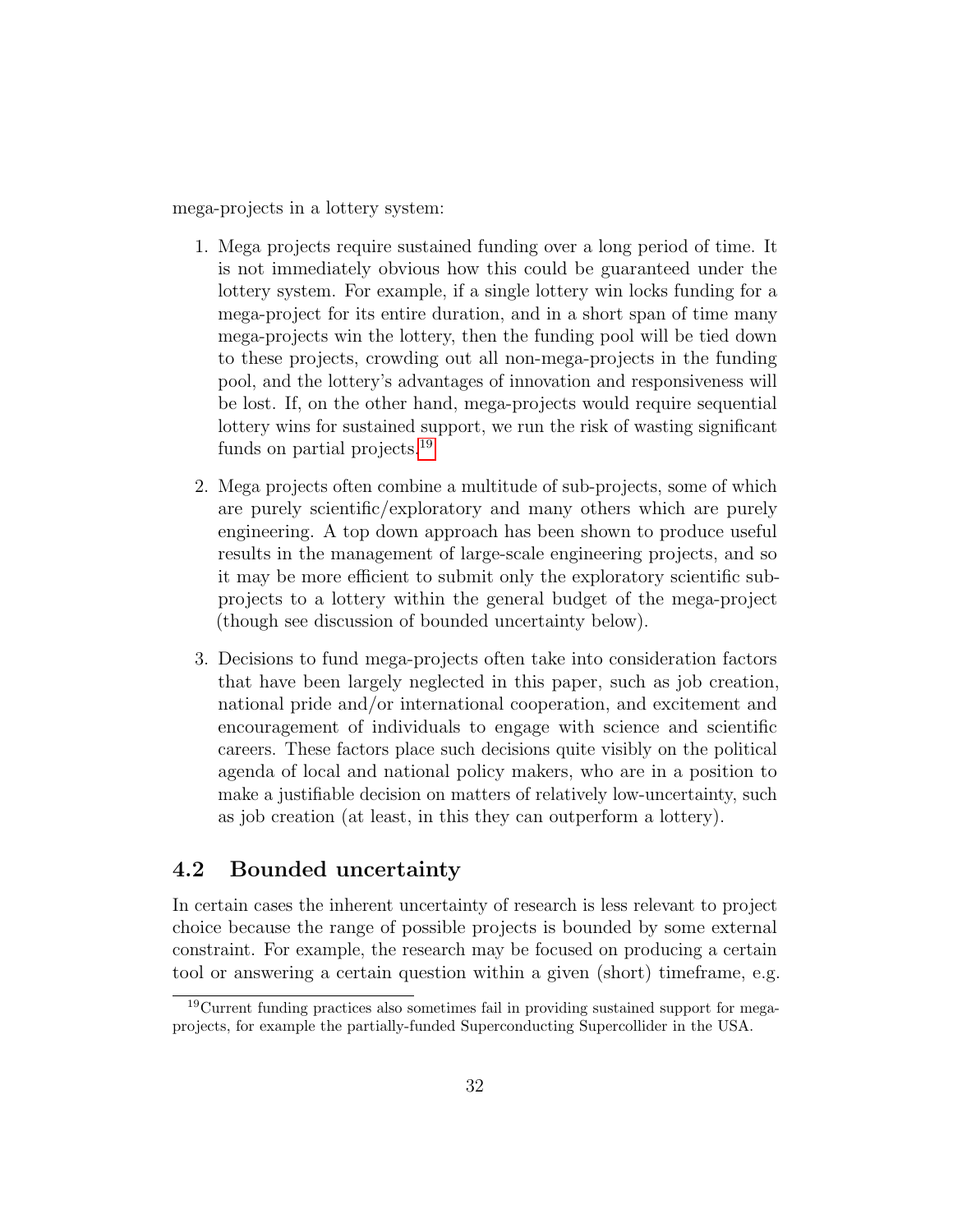research into an ongoing epidemic. In such types of research the framing of the project prevents any significant exploration of uncertainties or open-ended avenues. In such cases a lottery would not prove beneficial, except possibly as a time-saving mechanism in prioritising nearly equivalent approaches. Within the target area of activity for this paper, that of the public support of basic research, such cases are not the norm.

### 4.3 Fully explored area

When an area of research is known to be fully explored, the space of possible projects will be fully visible, and a lottery will be worse than direct selection of projects. In such cases, however, passive mode peer reviewed applications would also not be optimal, as the field's experts have full knowledge of which are the promising projects, and can simply assign them to the most able researchers, or allow researchers to compete for them. Note, however, that such areas are likely to be quickly exhausted, leaving behind a barren epistemic landscape. It is hard to give an example, due to the inherent fallibility of all knowledge, but close approximations would be the exploration of the properties of a specific mathematical body of interest or a specific minimal axiom system, or tweaking the design of a well known instrument such as the light microscope, or sifting for novel features of a well explored data set such as a small viral genome.

### 4.4 Researcher identity determines scientific impact

The value of a project is a measure of the fit between societal needs and the causal consequences of the projects' results. The causal chain that follows the completion of a project is to some extent determined by the diffusion of the information, i.e. its acceptance by the scientific community and its spread by various media. There are many cases where the success of such diffusion of the information depends on the identity of the investigator who carried out the research, i.e. their track record, charisma, connections, etc. Thus, the identity of the investigator affects the causal chain from funding allocation to research-based activity, and ultimately influences the value of the project's results. Following [Latour](#page-37-10) [\(1987\)](#page-37-10); [Kitcher](#page-37-11) [\(1993\)](#page-37-11); [Goldman](#page-36-10) [\(2001\)](#page-36-10), it is clear that in all areas of research the identity of the researcher has some bearing on the eventual value of the project, because the researcher's authority influences the effect the research will have on society. Nonetheless, the hope is that this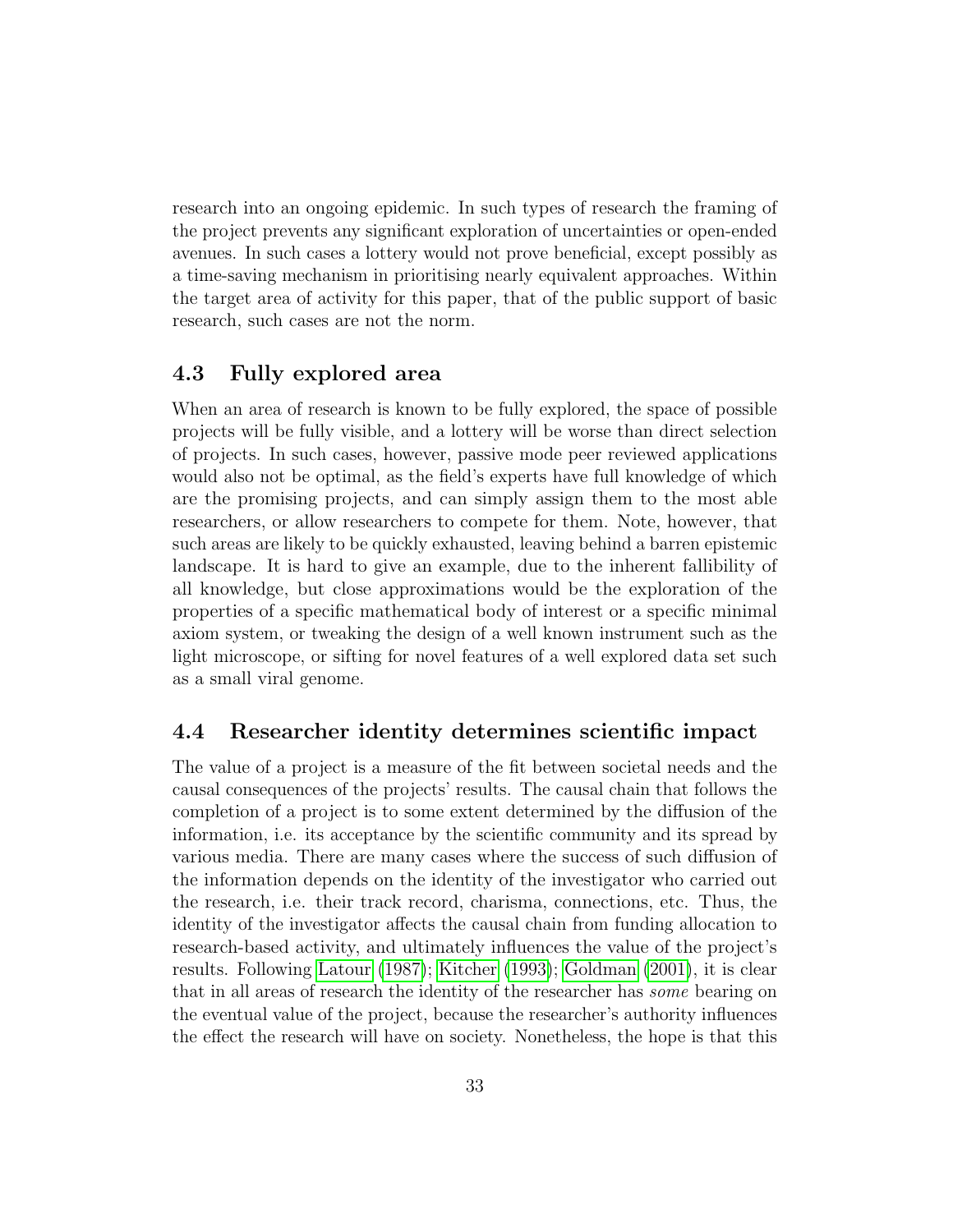influence by authority is not the dominant factor, and the actual content of the result carries more influence on the eventual impact on society's well-being. However, it is possible that this is not the case for all fields of science.

In areas where the researcher's authority strongly determines the value of the results they produce, a lottery would perform worse than other selection methods, though so would a peer review system that hides the identity of the applicant.

Another way the researcher identity could determine impact is if a rare natural ability or gained skill is required to make advances in the field, for example an anthropological study of a secluded tribe that requires years of acclimatisation from both tribe and researcher, or a psychological self-study by a high functioning individual with a rare mental abnormality. In such a case a lottery would clearly be a bad choice, unless participation in the lottery depends on having the required ability or skill.

# Conclusion

Theoretical models and arguments have focused on efficiency when suggesting that random selection may outperform other mechanisms for choosing research projects. This paper goes beyond the theoretical models and looks at other desiderata for a funding mechanism, mainly fairness and cost, showing how they can be taken into account in the design of a lottery-based funding mechanism. To do this, the paper surveyed existing evidence about the empirical reliability and costs of science funding exercises, considered issues of fairness in reference to a case of a lottery in an education setting, and considered the lottery from the perspective of the applicants using an analysis from the economics literature. These were all combined to create a more detailed and nuanced template for science funding by lottery than what exists in the theoretical literature. Further analysis was presented regarding areas where a science funding lottery is unlikely to provide benefit, and may instead cause harm.

Early implementations of random allocation are poised to provide empirical evidence about the payoffs of funding by lottery and about the reactions of different stakeholders and publics to the policy. Until such data become available, and given the heterogeneity of environments in which random allocation might be implemented, we should continue exploring different ways to organise scientific activity.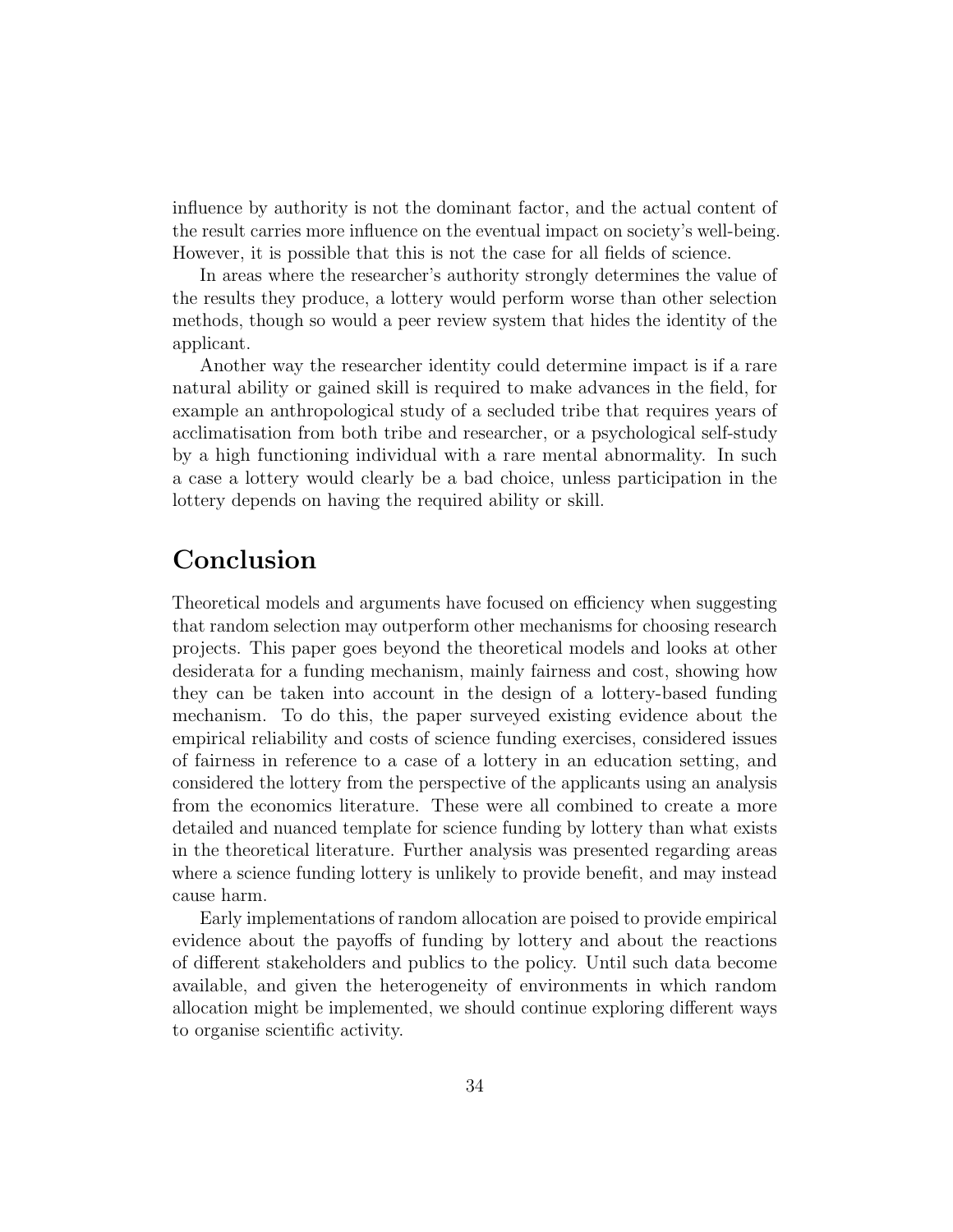## References

- <span id="page-34-0"></span>Avin, S., 2015. Funding science by lottery. In: Recent Developments in the Philosophy of Science: EPSA13 Helsinki. Springer, pp. 111–126.
- <span id="page-34-2"></span>Avin, S., 2017. Centralised funding and epistemic exploration. British journal for the philosophy of science.
- <span id="page-34-3"></span>Bianchi, F., Squazzoni, F., 2015. Is three better than one? simulating the effect of reviewer selection and behavior on the quality and efficiency of peer review. In: Winter Simulation Conference (WSC), 2015. IEEE, pp. 4081–4089.
- <span id="page-34-4"></span>Boudreau, K. J., Guinan, E. C., Lakhani, K. R., Riedl, C., 2016. Looking across and looking beyond the knowledge frontier: Intellectual distance, novelty, and resource allocation in science. *Management Science* 62 (10), 2765–2783.
- <span id="page-34-9"></span>Boyce, J. R., 1994. Allocation of goods by lottery. Economic inquiry 32 (3), 457–476.
- <span id="page-34-7"></span>Boyle, C., 1998. Organizations selecting people: how the process could be made fairer by the appropriate use of lotteries. Journal of the Royal Statistical Society: Series D (The Statistician) 47 (2), 291–321.
- <span id="page-34-6"></span>Boyle, C., 2010. Lotteries for education. Imprint Academic.
- <span id="page-34-5"></span>Boyle, C., 2013. Examples where randomisation is being used to distribute prizes. <http://www.conallboyle.com/ExsCurrent.html>, Accessed 23 October 2013.
- <span id="page-34-1"></span>Brezis, E. S., 2007. Focal randomisation: An optimal mechanism for the evaluation of R&D projects. Science and Public Policy 34 (10), 691–698.
- <span id="page-34-8"></span>Carpenter, R., 1983. Scoring to provide risk-related primary health care: evaluation and up-dating during use. Journal of the Royal Statistical Society. Series A (General), 1–32.
- <span id="page-34-10"></span>Chang, H., 2012. Is water  $H_2O$ ?: Evidence, pluralism and realism. Springer, New York.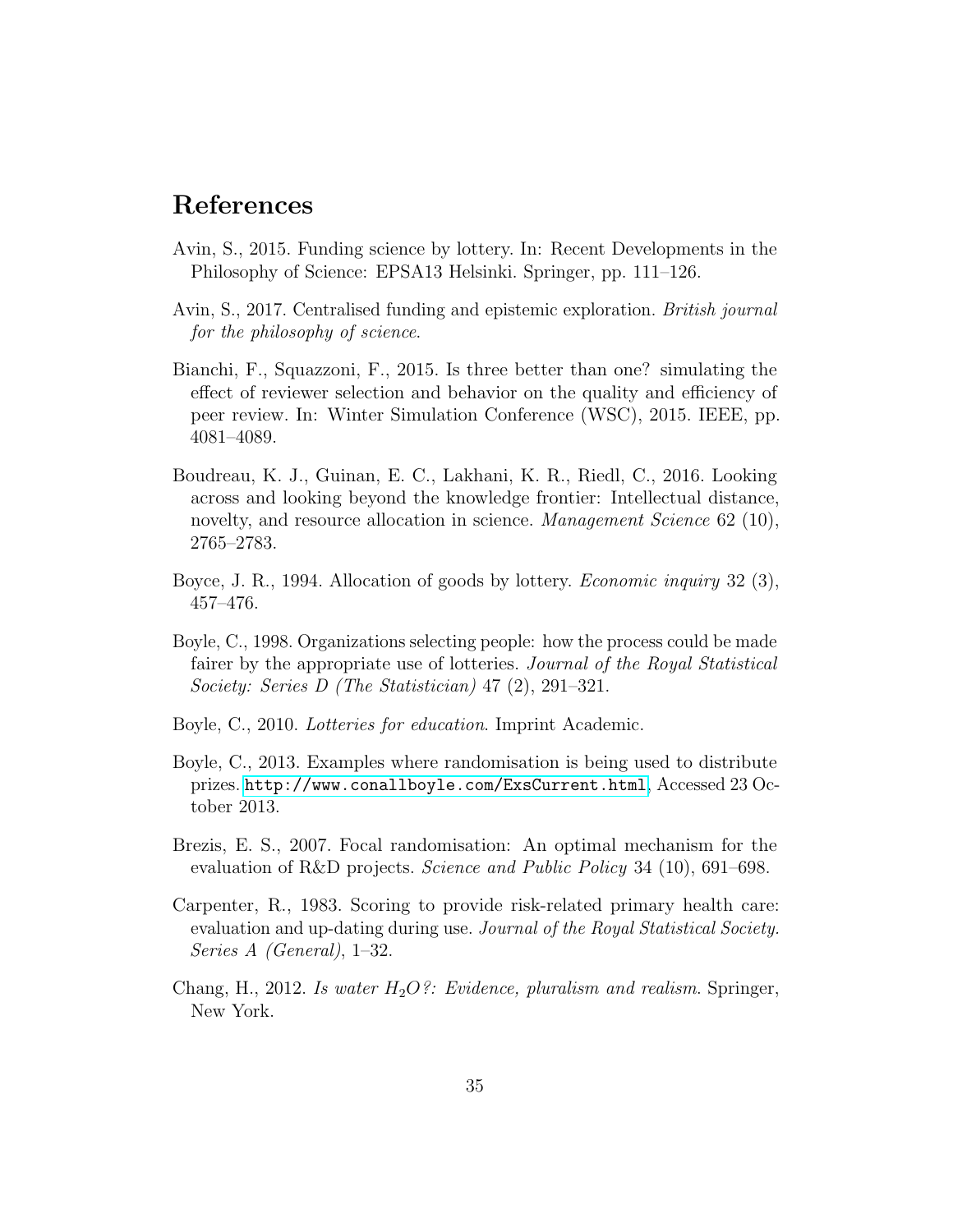- <span id="page-35-4"></span>Chubin, D., Hackett, E., 1990. Peerless science: Peer review and US science policy. State University of New York Press, Albany.
- <span id="page-35-6"></span>Cicchetti, D. V., 1991. The reliability of peer review for manuscript and grant submissions: A cross-disciplinary investigation. Behavioral and brain sciences 14 (01), 119–135.
- <span id="page-35-5"></span>CWTS, 2017. Leiden ranking. http://www.leidenranking.com/; last checked 4 November 2017.
- <span id="page-35-7"></span>Davison, A. C., Hinkley, D. V., 1997. Bootstrap methods and their application. Cambridge University Press, Cambridge.
- <span id="page-35-1"></span>Demicheli, V., Di Pietrantonj, C., 2007. Peer review for improving the quality of grant applications. Cochrane database of systematic reviews 2.
- <span id="page-35-2"></span>Dinges, M., 2005. The Austrian Science Fund: Ex post evaluation and performance of FWF funded research projects. Institute of Technology and Regional Policy, Vienna.
- <span id="page-35-12"></span>Doris, J., 2002. Lack of character: Personality and moral behavior. Cambridge University Press, Cambridge.
- <span id="page-35-8"></span>Duxbury, N., 1999. Random justice: on lotteries and legal decision-making. Clarendon Press, Oxford.
- <span id="page-35-9"></span>Edgeworth, F. Y., 1888. The statistics of examinations. Journal of the Royal Statistical Society 51 (3), 599–635.
- <span id="page-35-10"></span>Edgeworth, F. Y., 1890. The element of chance in competitive examinations. Journal of the Royal Statistical Society 53 (3), 460–475.
- <span id="page-35-11"></span>Elster, J., 1989. Solomonic judgements: studies in the limitations of rationality. Cambridge University Press, Cambridge.
- <span id="page-35-0"></span>Fang, F., Casadevall, A., 2016. Research funding: the case for a modified lottery. mbio 7: e00422-16.
- <span id="page-35-3"></span>Frazier, S., 1987. University funding: Information on the role of peer review at NSF and NIH. US General Accounting Office.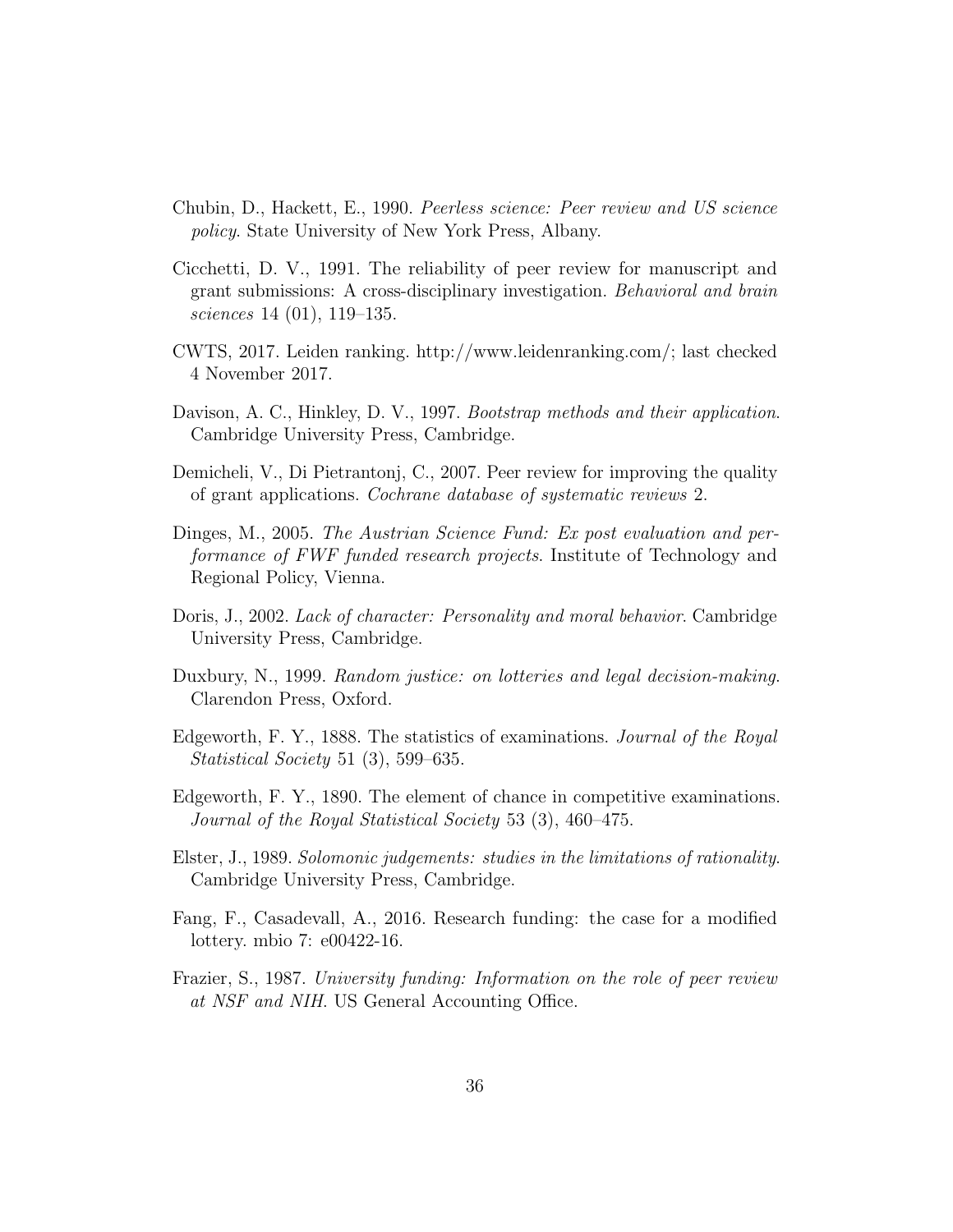- <span id="page-36-8"></span>Gataker, T., Boyle, C., 2008. The nature and uses of lotteries: a historical and theological treatise, 2nd Edition. The luck of the draw. Imprint Academic, Exeter, UK.
- <span id="page-36-4"></span>Gillies, D., 2008. How should research be organised? College Publications, London.
- <span id="page-36-0"></span>Gillies, D., 2014. Selecting applications for funding: why random choice is better than peer review. RT. A Journal on research policy and evaluation  $2(1).$ URL [http://riviste.unimi.it/index.php/roars/article/view/](http://riviste.unimi.it/index.php/roars/article/view/3834) [3834](http://riviste.unimi.it/index.php/roars/article/view/3834)
- <span id="page-36-5"></span>Godin, B., Doré, C., 2004. Measuring the impacts of science: Beyond the economic dimension. *History and sociology of S&T statistics*.
- <span id="page-36-10"></span>Goldman, A. I., 2001. Experts: which ones should you trust? *Philosophy and* phenomenological research 63 (1), 85–110.
- <span id="page-36-9"></span>Goodwin, B., 2005. Justice by lottery, 2nd Edition. Imprint Academic, Charlottesville, VA.
- <span id="page-36-2"></span>Graves, N., Barnett, A. G., Clarke, P., 2011. Funding grant proposals for scientific research: retrospective analysis of scores by members of grant review panel. BMJ 343.
- <span id="page-36-1"></span>Greenberg, D. S., 1998. Chance and grants. The Lancet 351 (9103), 686.
- <span id="page-36-3"></span>Health Research Council of New Zealand, 2017. Explorer grants. [http://www.hrc.govt.nz/funding-opportunities/](http://www.hrc.govt.nz/funding-opportunities/researcher-initiated-proposals/explorer-grants) [researcher-initiated-proposals/explorer-grants](http://www.hrc.govt.nz/funding-opportunities/researcher-initiated-proposals/explorer-grants), last checked 22 June 2017.
- <span id="page-36-7"></span>Herbert, D. L., Barnett, A. G., Clarke, P., Graves, N., 2013. On the time spent preparing grant proposals: an observational study of Australian researchers. BMJ Open 3 (5).
- <span id="page-36-6"></span>Hicks, D., Wouters, P., Waltman, L., De Rijcke, S., Rafols, I., 2015. The leiden manifesto for research metrics. Nature 520 (7548), 429.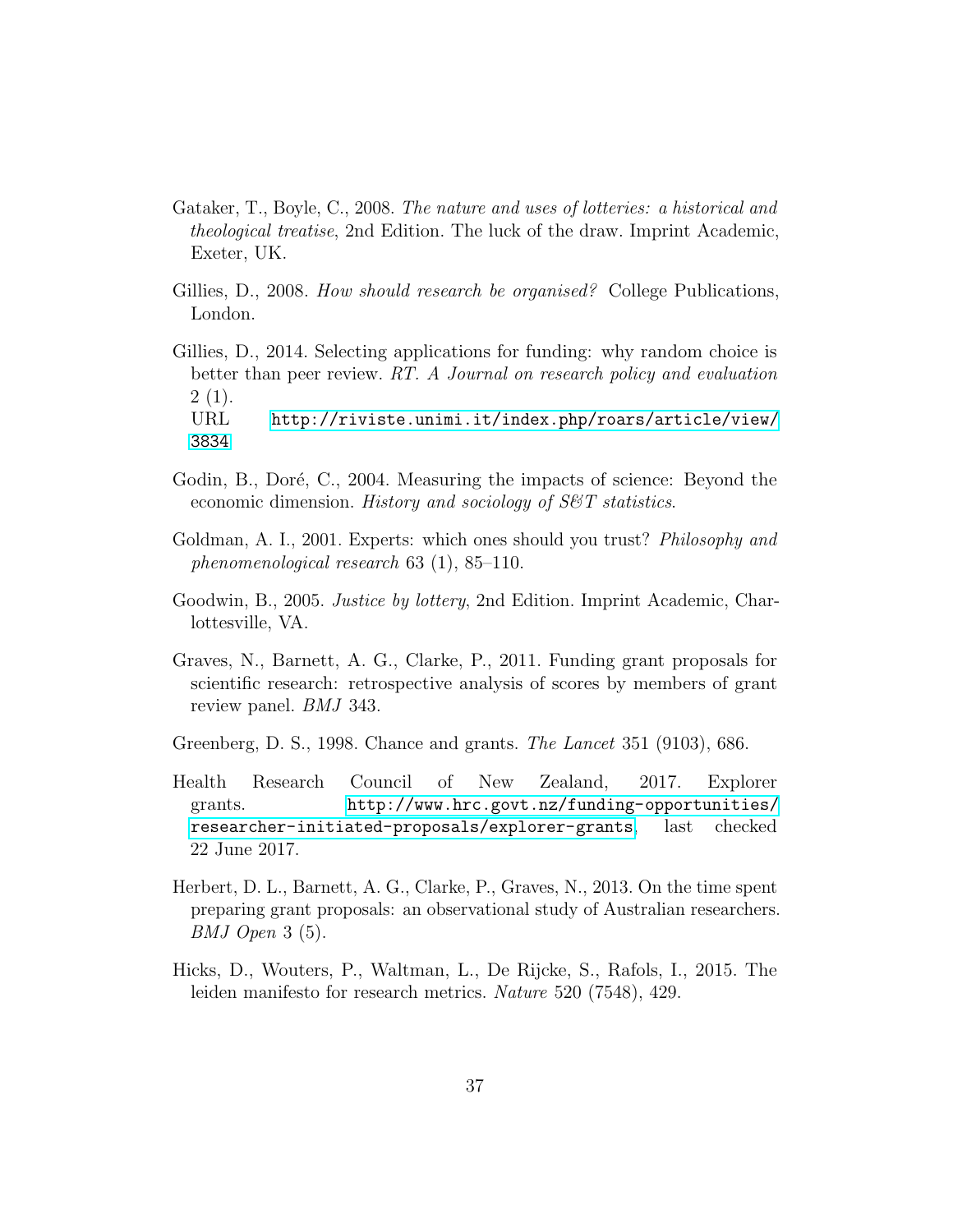- <span id="page-37-9"></span>Irwin, A., Wynne, B., 1996. Misunderstanding science? The public reconstruction of science and technology. Cambridge University Press, Cambridge. URL <http://www.loc.gov/catdir/samples/cam034/95032980.html>
- <span id="page-37-11"></span>Kitcher, P., 1993. The advancement of science. Oxford University Press, New York.
- <span id="page-37-6"></span>Knuth, D. E., 1997. The art of computer programming, 3rd Edition. Addison-Wesley, Reading, MA.
- <span id="page-37-10"></span>Latour, B., 1987. Science in action. Open University Press, Milton Keynes.
- <span id="page-37-5"></span>Leydesdorff, L., Opthof, T., 2010. Normalization, cwts indicators, and the leiden rankings: Differences in citation behavior at the level of fields. arXiv preprint arXiv:1003.3977.
- <span id="page-37-4"></span>Martino, J. P., 1992. Science funding: politics and porkbarrel. Transaction Publishers, New Brunswick, NJ.
- <span id="page-37-2"></span>Polanyi, M., 1962. The republic of science: Its political and economic theory. Minerva 1, 54–73.
- <span id="page-37-3"></span>Research Councils UK, 2006. Report of the Research Councils UK Efficiency and effectiveness of peer review project. [www.rcuk.ac.uk/documents/](www.rcuk.ac.uk/documents/documents/rcukprreport.pdf) [documents/rcukprreport.pdf](www.rcuk.ac.uk/documents/documents/rcukprreport.pdf).
- <span id="page-37-8"></span>Saunders, B., 2008. The equality of lotteries. Philosophy 83 (03), 359–372.
- <span id="page-37-0"></span>Science for Technological Innovation, 2017. 2017 SEED PROJECT FUNDING Q & As. [http://www.sftichallenge.govt.nz/sites/default/files/](http://www.sftichallenge.govt.nz/sites/default/files/2017-06/2017%20SEED%20funding%20Q%20and%20As_0.pdf) [2017-06/2017%20SEED%20funding%20Q%20and%20As\\_0.pdf](http://www.sftichallenge.govt.nz/sites/default/files/2017-06/2017%20SEED%20funding%20Q%20and%20As_0.pdf), last checked 7 September 2017.
- <span id="page-37-1"></span>Squazzoni, F., Gandelli, C., 2013. Opening the black-box of peer review: an agent-based model of scientist behaviour. Journal of Artificial Societies and Social Simulation 16 (2), 3.
- <span id="page-37-7"></span>Stone, P., 2011. The luck of the draw: The role of lotteries in decision-making. Oxford University Press, Oxford.